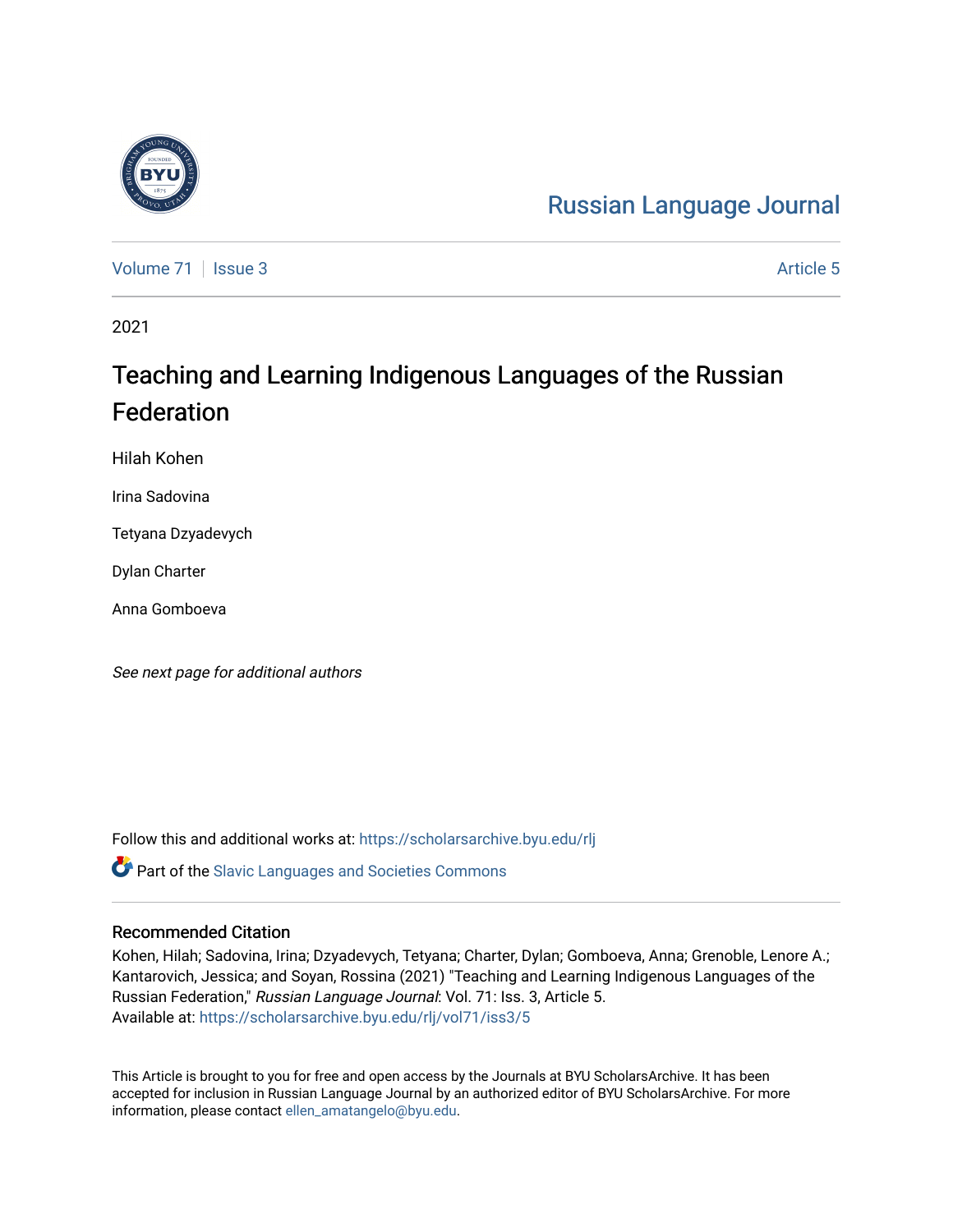## Teaching and Learning Indigenous Languages of the Russian Federation

### Authors

Hilah Kohen, Irina Sadovina, Tetyana Dzyadevych, Dylan Charter, Anna Gomboeva, Lenore A. Grenoble, Jessica Kantarovich, and Rossina Soyan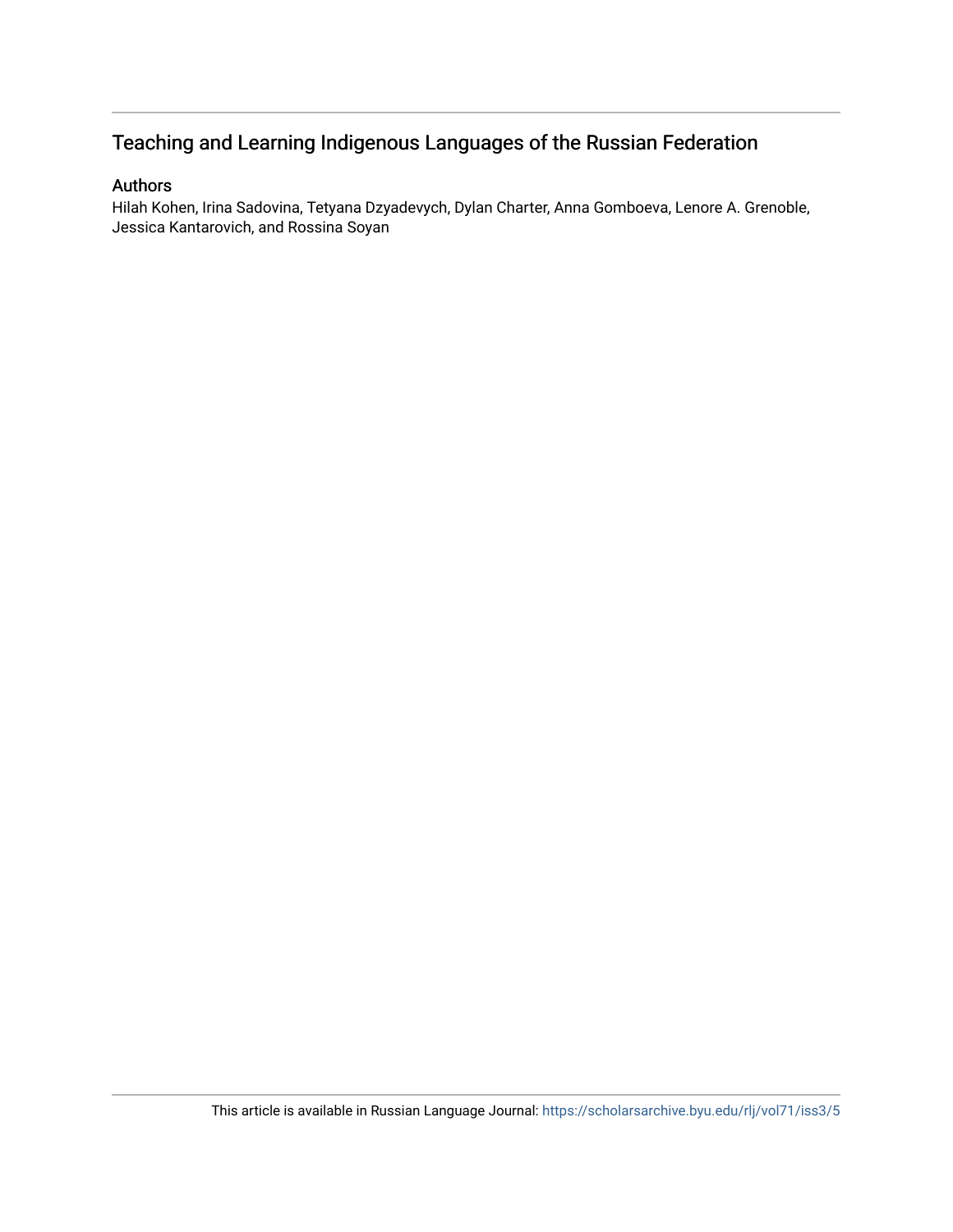### **Teaching and Learning Indigenous Languages of the Russian Federation**

**Hilah Kohen, Irina Sadovina, Tetyana Dzyadevych Dylan Charter, Anna Gomboeva, Lenore A. Grenoble Jessica Kantarovich, Rossina Soyan**

#### **1. Preface (Tetyana Dzyadevych)**

On March 20, 2021, one of my students sent a message through his college network: "Happy New Year! Happy *Naýryz! Наурыз құтты болсын! Naýryz qutty bolsyn! S Vesennim prazdnikom Nauryz!* ... Remember to celebrate with friends and family (family meaning chosen, adoptive, or biological, etc.)!" This student grew up in a Spanish-speaking foster family and recently, after a DNA test, discovered his ancestral roots in Bashkiria, Tatarstan, and Kazakhstan. He now wants to learn more about his origins, and he is looking for sources to learn about non-Russian languages and cultures in the Russian Federation (RF) and former USSR. To do so, he enrolled in our university's Russian program. In his situation, and the situation of many other North Americans who may be interested in learning Indigenous languages of the RF for personal or professional purposes, Russian is the only available gateway language. In turn, one responsibility of Russian language instructors is to empower students to use that language as a gateway toward Indigenous languages.

Unfortunately, many still hear "Russia" and assume that such a huge territory can be ethnically and culturally homogeneous. Russia is home to over one hundred languages, thirty of which have official status in different regions (Alekseev 2004).<sup>1</sup> These vary in both status and number of speakers. From languages like Tatar, which is spoken in national republics and supported by local infrastructures, to critically endangered languages that are nearing extinction, such as Yukaghir, there is a deep but vulnerable diversity of languages. March 7, 2021, for instance, was a tragic day for a Bering dialect of the Aleut language. The last native speaker of

<sup>&</sup>lt;sup>1</sup> We use the term INDIGENOUS provisionally to refer to languages autochthonous to the territory of the Russian state, regardless of the number of speakers. The term INDIGENOUS and its parallel *коренной* have specific connotations in Russian law and everyday use. See Lenore Grenoble's contribution to this forum for a discussion of these nuances.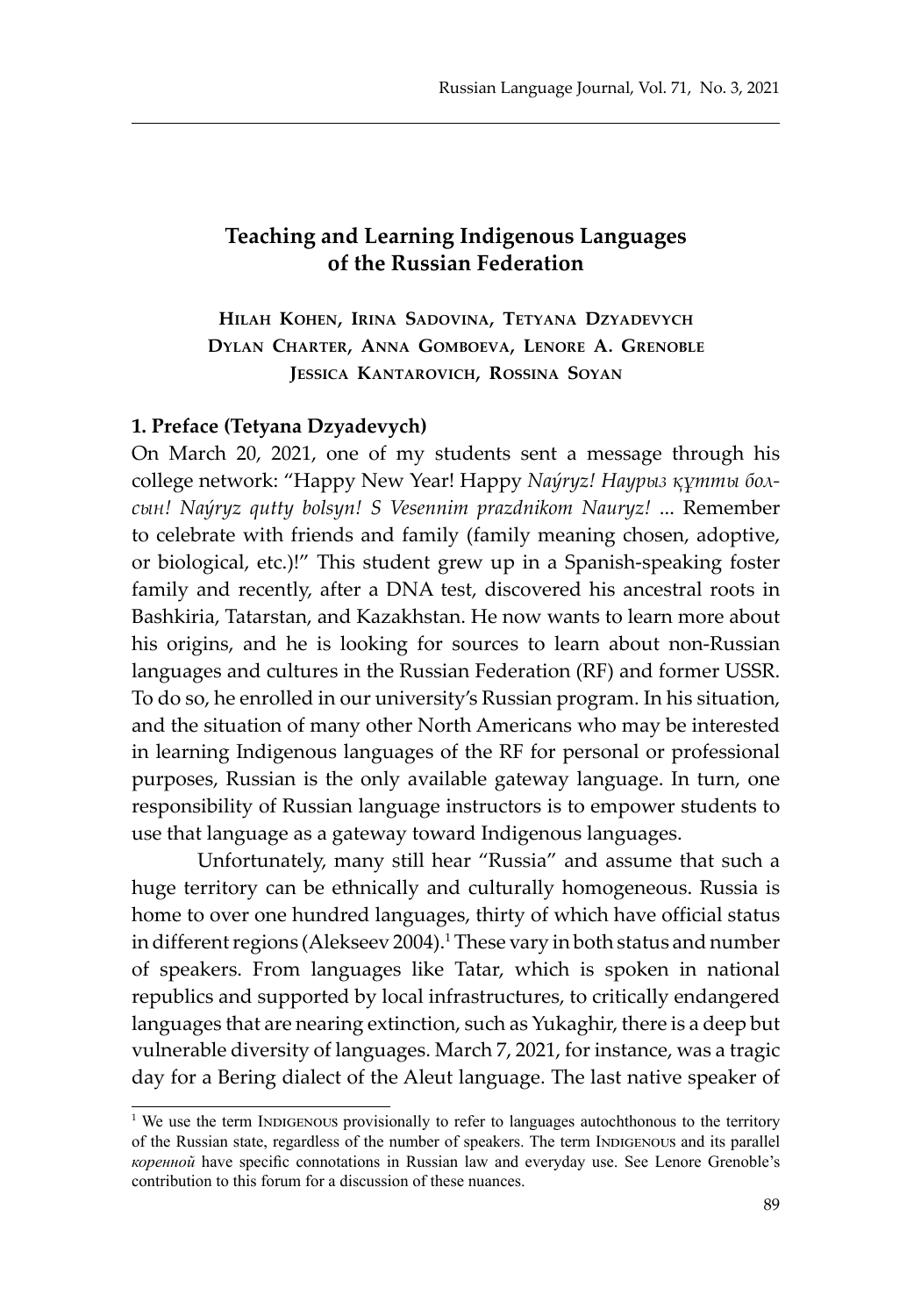this dialect, Vera Timoshenko, passed away in Russia's Far East region of Kamchatka (RFE/RL 2021). According to data from the Alaska Native Language Center, only two hundred members of the Aleut group remain in Russia, and there are only five living speakers of the language (Krauss 2007, 408). Following the Russian State Duma's July 2018 decision to make all Indigenous language study strictly voluntary nationwide, language activists have lost an important tool for addressing this vulnerability ("Priniat zakon ob izuchenii rodnykh iazykov" 2018).

Our forum does not aim to explain the causes of the difficult situation facing Indigenous languages in the Russian Federation (RF). It does not aim to interfere in or displace current revitalization efforts in these language communities. The aim of our work is to highlight opportunities for teaching and learning Indigenous languages of the RF in the context of US and Canadian academia, raising awareness of the importance of these languages by increasing student engagement with them. Our target audiences include Russian language educators and their students, scholars working in the field, and heritage speakers whose academic connections with their home languages must often emerge through Russocentric institutions. We believe many students would be interested in learning languages other than Russian, particularly students whose own language practices face marginalization in universities. Likewise, we believe it is imperative for all Russian learners to be aware of the huge linguistic diversity of the RF. Finally, we see our work as a first step toward increased overseas contributions to Indigenouslanguage efforts.

Promoting the visibility of the RF's Indigenous languages outside Russia in the short term can lay a foundation for more ethical longterm resource distribution in the Russian Studies field. As instructors use the ideas presented below in their classrooms and share this forum with interested students, centering language diversity in our field, it will become increasingly feasible for scholars in the US and Canada to place the time and power of their academic institutions at the disposal of revitalization movements in Russia. To all of these ends, this forum offers examples of how to include introductory Indigenous language materials in Russian language lessons to increase the interest of our learners in the cultural and linguistic diversity of Russia. We also provide examples of how individuals can start learning languages independently using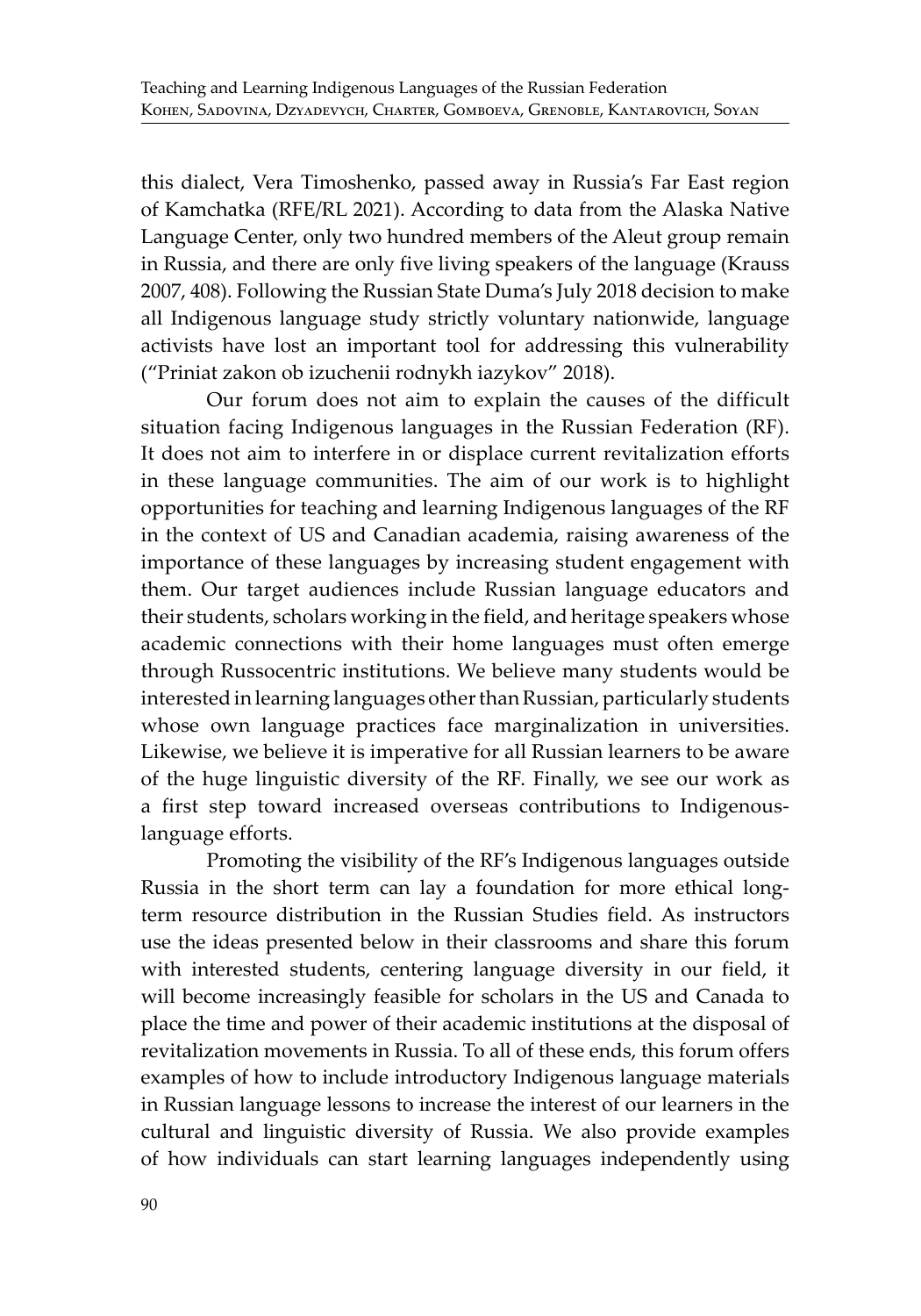available online sources through the mediation of Russian and, where possible, English.

Our thinking draws on models from many contexts, all of which can transform Russian Studies pedagogy. These include the US-based abolitionist model of channeling resources away from exclusive institutions to movements outside them,<sup>2</sup> international efforts in information sciences to respect existing community education infrastructures rather than prioritizing direct university branding and involvement (Sangwand 2018), writings like Emmanuel Chukwudi Eze's that recenter academic disciplines around Indigenous languages (Eze 2013), and translation projects like Joshua Freeman's work connecting Uighur writers with Anglophone platforms (Freeman 2020). The application of the resources we provide below requires a grounding in academic solidarity projects such as these; without such ethical contexts, readers who do not come from Indigenous-language communities themselves risk infringing on the wishes and resources of community members. For students and scholars who wish to use their training in specific disciplines to support broader language revitalization efforts directly, contributions to *The Routledge Handbook of Language Revitalization* may be useful starting points, particularly those on "new speakers" of minority languages (by Bernadette O'Rourke) and on the complex relationship between language revitalization and formal education (by Nancy Hornberger and Haley De Korne) (Hinton, Huss, and Roche 2018).

With these broader approaches in mind, this forum's contributors address Russia's key multiethnic regions: the Caucasus (Hilah Kohen), the Volga region (Irina Sadovina), Siberia (Rossina Soyan, Anna Gomboeva, Lenore Grenoble), and the Far East (Jessica Kantarovich, Dylan Charter). The pieces by Soyan, Sadovina, and Gomboeva focus on official languages of national republics, while Grenoble, Kantarovich, Kohen, and Charter write about languages that are spoken in smaller communities. Finally, the contributors engage with different motivations, and accompanying challenges, for studying these languages in their US and Canadian contexts: Soyan and Sadovina share teaching strategies; Gomboeva, Kohen, and Charter describe the resources available to learners; and Grenoble and Kantarovich offer broader reflections on the situation of

<sup>2</sup> Ruth Wilson Gilmore, Elizabeth Hinton, and Garrett Felber have exemplified this approach in their activism.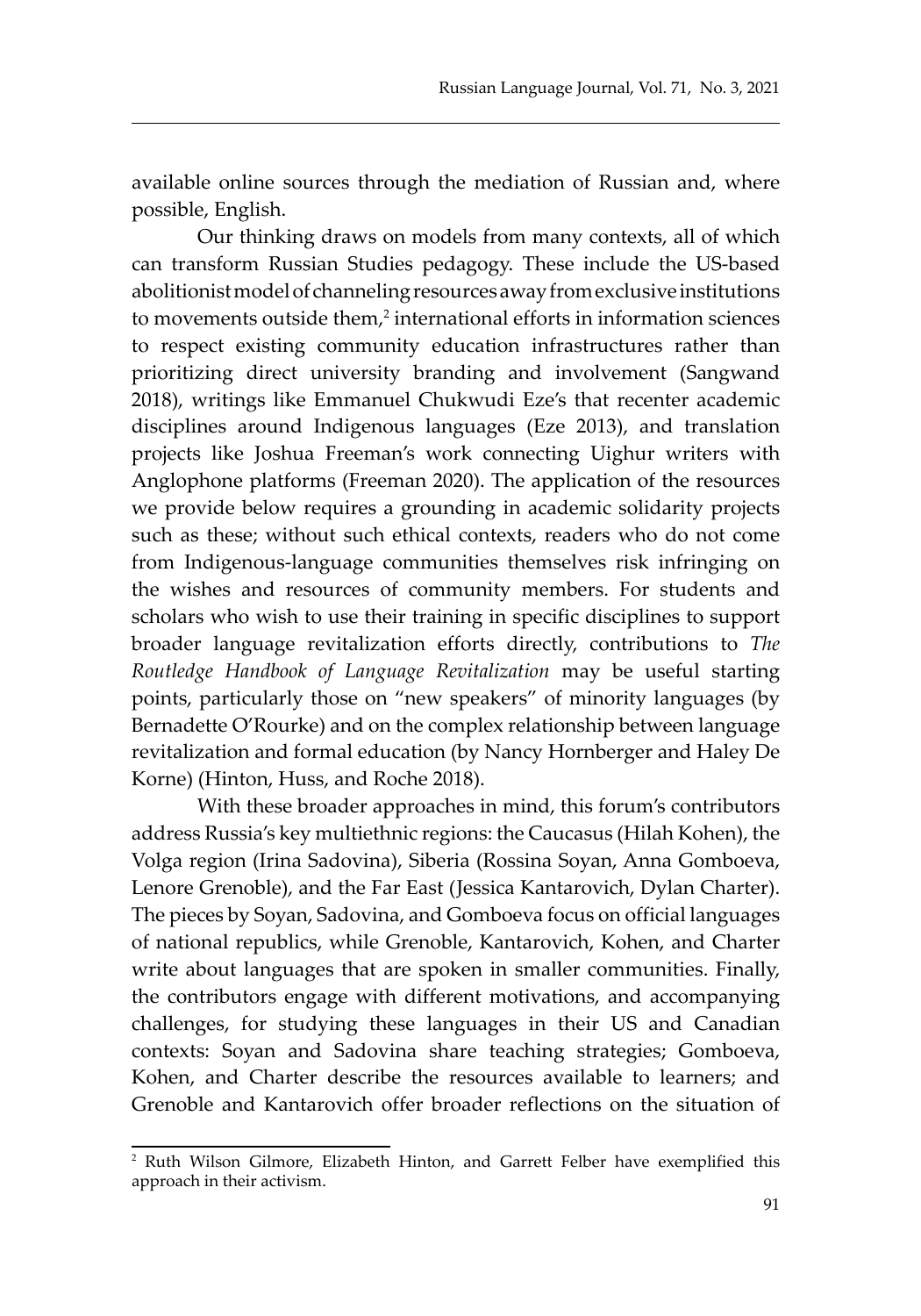the languages they work with, pointing to both challenges and signs of revitalization.

Despite the variety of languages we work with and the multiplicity of our reasons for studying them, we have many common questions and points for discussion. A shared feature of these languages is the dearth of both English-language materials and digital resources (such as smartphone apps); the latter would be of tremendous value not only for foreign-language learners but also for younger community members to engage with their heritage in a familiar way. On the eve of the International Decade of Indigenous Languages (2022–32), it is our hope that this forum will initiate a conversation and create a network of people who are interested in learning and teaching Indigenous languages in our field and in creating the resources necessary to do so (UNESCO 2020).

#### **References**

- Alekseev, M. E. 2004. "Iazyki narodov Rossii." In *Bol'shaia rossiiskaia*  entsiklopediia. Culture Ministry of the Russian Federation. https:// bigenc.ru/text/3040752
- Eze, Emmanuel Chukwudi. 2013. "Okwu na Uche (Word and Mind)," translated by Mary Gloria Njoku, Father Joachim Oforchukwu, Christian Ukaegbu, and Uchechi Ukaegbu. In *Listening to Ourselves: A Multilingual Anthology of African Philosophy*, edited by Chike Jeffers, 124–57. Albany: SUNY Press.
- Freeman, Joshua L. 2020. "Uighur Poets on Repression and Exile." *The New York Review of Books*. August 13, 2020. https://www.nybooks. com/daily/2020/08/13/uighur-poets-on-repression-and-exile
- Hinton, Leanne, Leena Huss, and Gerald Roche, eds. 2018. *The Routledge Handbook of Language Revitalization*. New York: Routledge.
- Krauss, Michael E. 2007. "Native Languages of Alaska." In *The Vanishing Voices of the Pacific Rim*, ed. by Osahito Miyaoko, Osamu Sakiyama, and Michael E. Krauss, 406–17. Oxford: Oxford University Press.
- "Priniat zakon ob izuchenii rodnykh iazykov." 2018. *State Duma*. July 25, 2018. http://duma.gov.ru/news/27720/
- RFE/RL's Russian Service. 2021. "Last Native Speaker of Rare Dialect Dies in Russia." *RadioFreeEurope/RadioLiberty*. March 8, 2021. https://www.rferl.org/a/last-native-speaker-aleut-language-diesrussia/31139662.html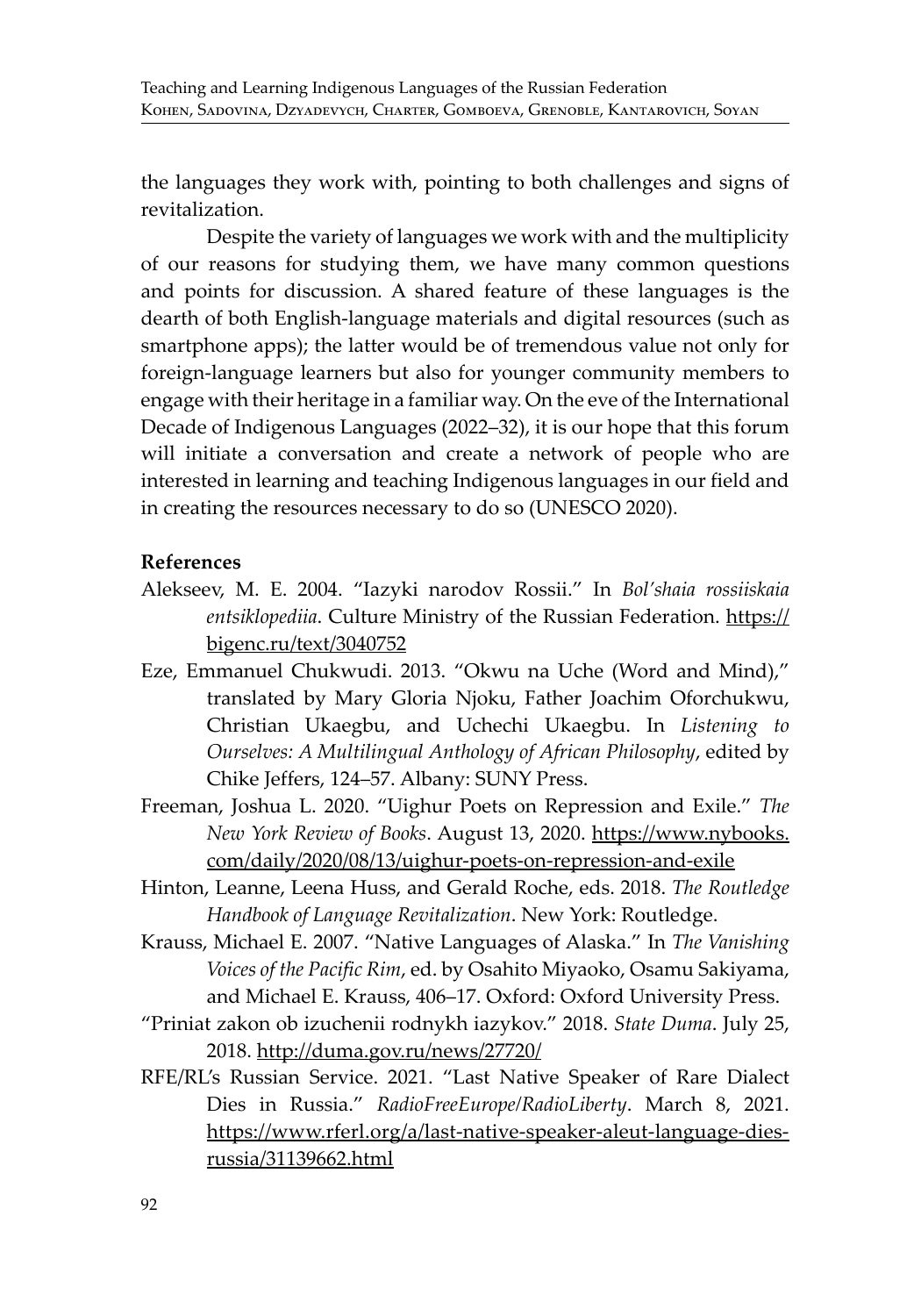- Sangwand, T-Kay. 2018. "Preservation Is Political: Enacting Contributive Justice and Decolonizing Transnational Archival Collaborations." *KULA: Knowledge Creation, Dissemination, and Preservation Studies* 2 (November): 10.1–10.14.
- UNESCO. 2020. "Upcoming Decade of Indigenous Languages (2022– 2032) to Focus on Indigenous Language Users' Human Rights." UNESCO. February 28, 2020. https://en.unesco.org/news/ upcoming-decade-indigenous-languages-2022–2032-focusindigenous-language-users-human-rights.

#### **2. Teaching Mari in a Russian language classroom (Irina Sadovina)**

The average North American student of Russian may not seek proficiency in Mari or Buryat, but all Russian Studies students can nevertheless benefit from learning about non-Russian language communities in Russia. Activities designed for this purpose offer many advantages, including helping students gain greater proficiency in Russian as well as plurilingual and intercultural competence. In this section, I argue for the benefits of these activities and share my own experience developing them.

In my hometown of Yoshkar-Ola, you can hear Mari at scholarly lectures, at poetry readings, and on the radio. But if you walk down the main boulevard, you are less likely to hear the language spoken than you are to see awkwardly Google-translated Mari phrases on storefronts, halfhearted attempts at government-promoted bilingualism. When it comes to language preservation, Mari shares its ambivalent position with other official languages of Russia's national republics. The language is still used in contexts both informal and institutional, and it has many loving caretakers: activists, scholars, and journalists. But the statistics are dire: the 2010 Russian census records the number of speakers at around 380,000 (Federal'naia sluzhba gosudarstvennoi statistiki 2010), and UNESCO lists the two main variants of Mari as "definitely endangered" (Meadow Mari) and "severely endangered" (Hill Mari) (Moseley 2010). To supplement the statistics, I can offer anecdotal evidence of the vulnerability of Mari. Growing up in an urban household, I learned it as a child but lost fluency in elementary school, where Mari had little prestige. I have since worked on my Mari intermittently, through independent study and language classes. For now, I have made my peace with partial competence, encouraged by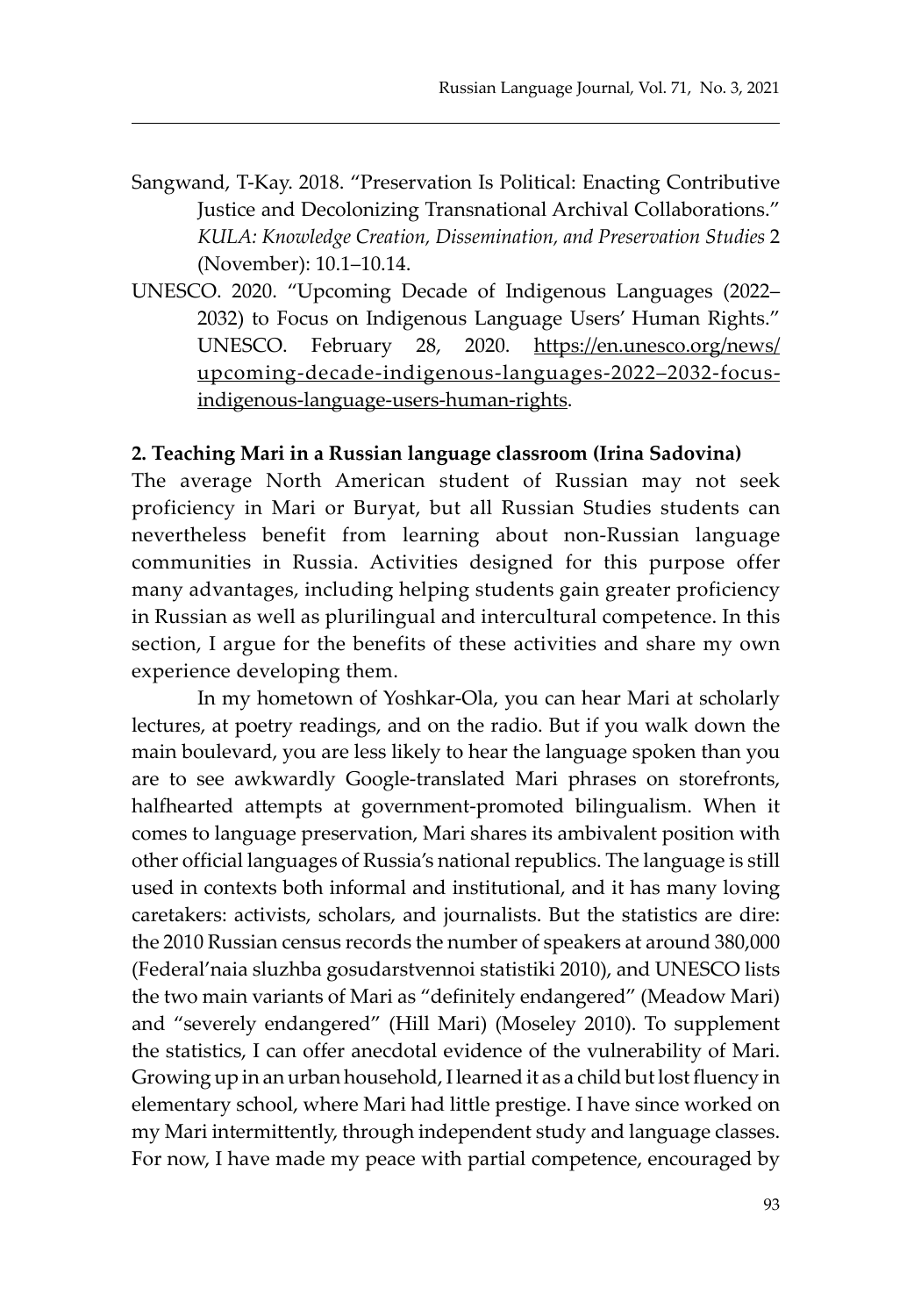Sergei Svechnikov's recent argument that language revitalization depends on native speakers welcoming partial and potential speakers into the Mari language community (Svechnikov 2019, 5).

For Svechnikov and other Mari speakers, partial competence matters because it contributes to language revitalization in a specific community. However, partial competence also has value in broader educational contexts. The Council of Europe's *Common European Framework of Reference for Languages* (CEFR) identifies it as a key category for building plurilingual and intercultural competence (Council of Europe 2001), which is defined as "the ability to use a plural repertoire of linguistic and cultural resources to meet communication needs or interact with other people, and enrich that repertoire while doing so" (Beacco et al. 2016, 10).

This framework of plurilingual and intercultural competence is also relevant in Canadian and US Russian language classrooms. First, studying Russian calls for a plurilingual and intercultural approach which reflects the real-life context of language use (Byford, Doak, and Hutchings 2019). Second, an emphasis on plurilingual and intercultural competence allows students to pursue World-Readiness Standards for Learning Languages, especially Connections and Comparisons (ACTFL 2014). Third, normalizing partial competence frames language learning as a "lifelong task" (Council of Europe 2001, 5) and may help students develop a growth mindset, which supports language learning (Lou and Noels 2019). Finally, emphasizing plurilingual and intercultural competence is especially important given the increasing diversity of North American student populations.

Even limited amounts of Indigenous language instruction can help teachers of Russian promote such plurilingual and intercultural competence. At the University of Toronto and at the University of Missouri, I taught short lessons on Indigenous languages and cultures within courses on Russian language and culture. I have also taught standalone thirty- to fifty-minute lessons on Mari language and culture as a guest instructor in courses taught by colleagues.

A Novice language classroom offers many opportunities to introduce students to Russia's linguistic diversity through assignments that allow them to use simple structures in a meaningful way. For example, when teaching the prepositional case, I invite every student to research different ethnic communities and give one-slide presentations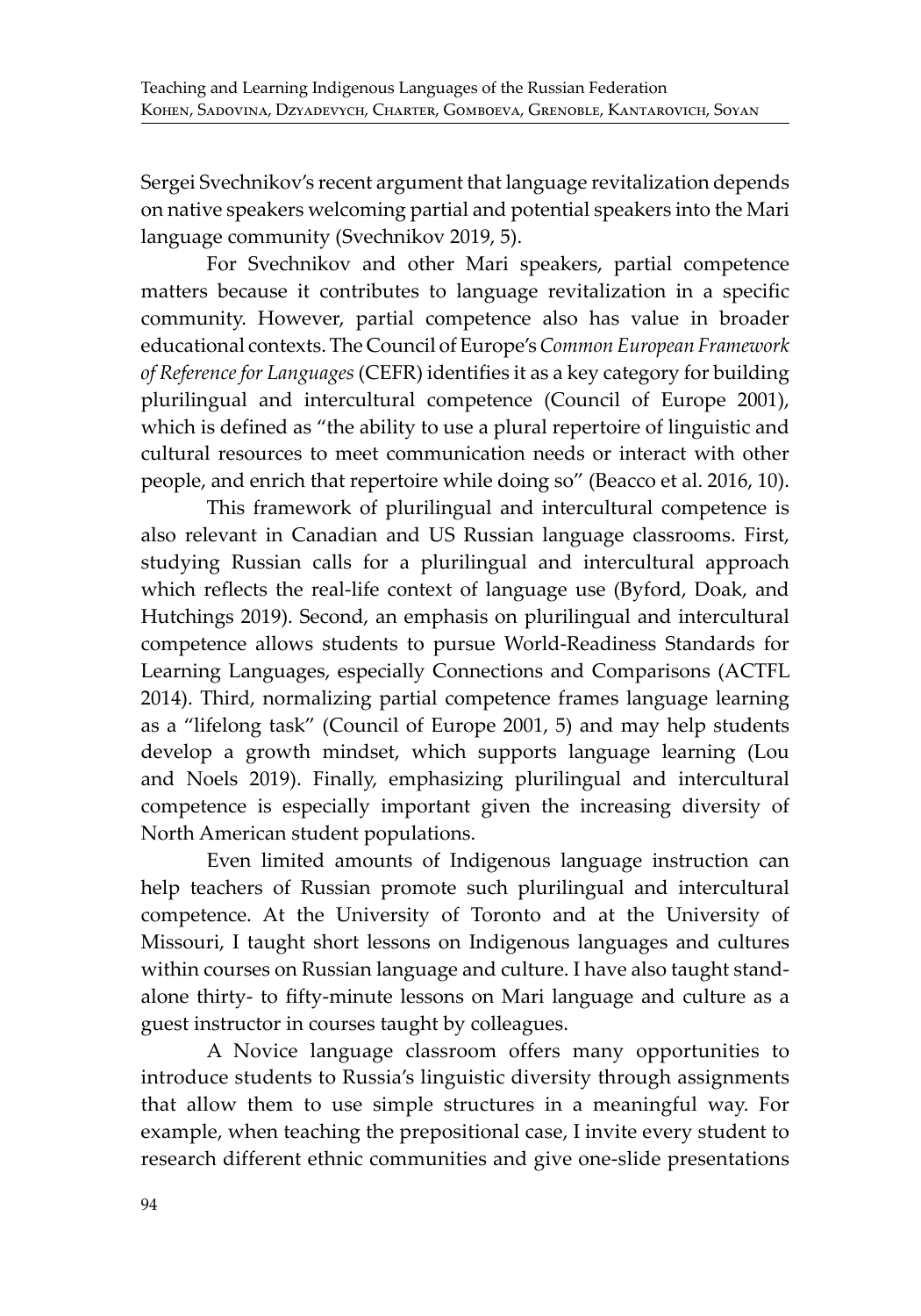with images and maps, sharing some basic information with their peers (e.g., "Here are the Bashkirs. They live in Bashkiria. They speak Bashkir.").

In second- and third-year classrooms, students can expand the range of topics they can discuss and practice engaging in more extended and flexible discourse through activities built around authentic materials from plurilingual contexts within Russia. For example, my second-year students studied the website of a Tatar theatre, noting that the names of the cast and crew did not sound stereotypically Russian. This led to a discussion of Russia's Muslim cultures and prepared the students for a listening task about the city of Kazan on their exam.

My final example is a stand-alone lesson on Mari culture and language for Russian learners, taught in Russian and easily adaptable to different levels of proficiency. I begin by asking students to compare two Cyrillic alphabets: Russian and Mari, pointing out "false friend" letters and introducing new ones. I then teach students selected Mari phrases, using each one to discuss an aspect of Mari or Eurasian culture: for example, the Turkic influence revealed in the Mari greeting *салам* (*salam*). This lesson develops into a discussion (in Russian) of issues of linguistic and cultural diversity.

Instructors interested in including some Mari in their Russian language classrooms have many resources at their disposal, including online courses (Riese et al. 2017; Chemyshev et al. 2019), the Mari Wikipedia ("Tüng Lashtyk" 2021), the Mari electronic library (Mari-Lab 2021) and news videos from local TV channels (GTRK Marii El 2021; TV METR 2021).

The activities I designed have been met with student interest and have resulted in high levels of classroom engagement. While most students will not seek out further instruction in Mari or other Indigenous languages of Russia, all students will benefit from diverse authentic materials and complex discussions offered by modules focused on Indigenous languages.

#### **References**

ACTFL. 2014. *World-Readiness Standards for Learning Languages*. https:// www.actfl.org/sites/default/files/publications/standards/World-ReadinessStandardsforLearningLanguages.pdf.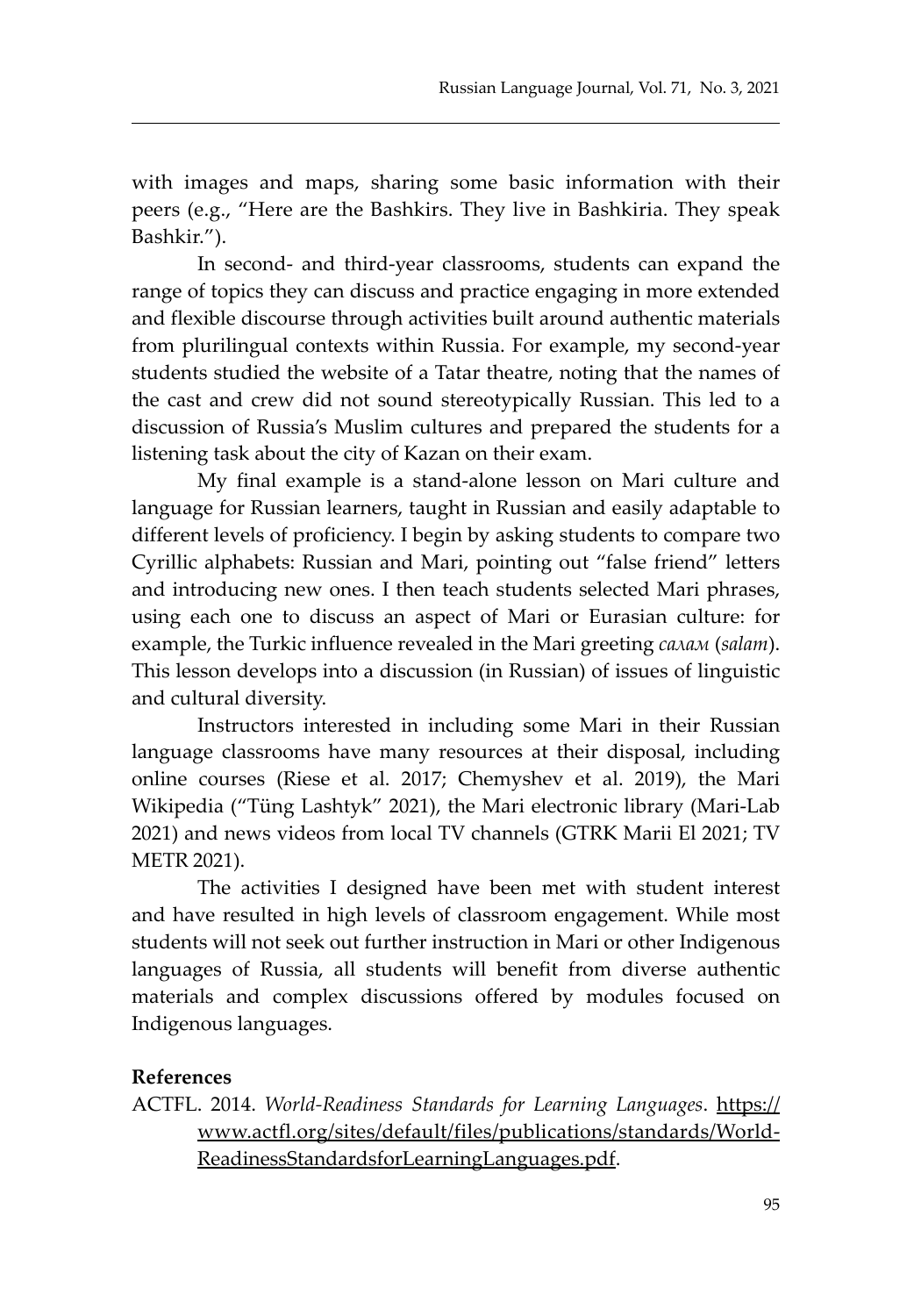- Beacco, Jean-Claude, Michael Byram, Marisa Cavalli, Daniel Coste, Mirjam Egli Cuenat, Frances Goullier, and Johanna Panthier. 2016. *Guide for the Development and Implementation of Curricula for Plurilingual and Intercultural Education*. Strasbourg: Council of Europe. Language Policy Unit.
- Byford, Andy, Connor Doak, and Stephen Hutchings, eds. 2019. *Transnationalizing Russian Studies*. Liverpool: Liverpool University Press.
- Chemyshev, Andrei, Nadezhda Timofeeva, and Gennadii Sabantsev. 2019. "Elektronnye kursy." GBUK RME "Respublikanskii tsentr mariiskoi kul'tury, Federal'naia natsional'no-kul'turnaia avtonomiia mariitsev Rossii." http://mari-lab.ru/index.php/ Электронные курсы.
- Council of Europe. *Common European Framework of Reference for Languages: Learning, Teaching, Assessment*. 2001. Cambridge, UK: Press Syndicate of the University of Cambridge.
- Federal'naia sluzhba gosudarstvennoi statistiki. 2010. "Vladenie iazykami naseleniem naibolee mnogochislennyh natsional'nostei." *Vserossiiskaia perepis' naseleniia* 6. http://www.gks.ru/free\_doc/ new site/perepis2010/croc/perepis itogi1612.htm.
- GTRK Marii El (channel). 2021. YouTube. https://www.youtube.com/user/ GTRKMariEl.
- Lou, Nigel Mantou and Kimberly A. Noels. 2019. "Promoting Growth in Foreign and Second Language Education: A Research Agenda for Mindsets in Language Learning and Teaching." *System* 86:1021–26.
- Mari-Lab. 2021. *Mari-Lab*. http://mari-lab.ru/index.php/Mari-Lab.
- Moseley, Christopher, ed. 2010. *Atlas of the World's Languages in Danger.*  3rd edn. Paris: UNESCO Publishing.
- Riese, Timothy, Jeremy Bradley, Emma Yakimova, and Galina Krylova. 2017. *Оҥай марий йылме (Ongai marii iylme): A Comprehensive Introduction to the Mari Language*. [Release 3.2] Vienna: University of Vienna. https://www.univie.ac.at/maridict/site-2014/book. php?int=0.
- Svechnikov, Sergei. 2019. "Kalyk da iylme," *Marii Sandalyk* 1:4–5. http:// mer-kanash.ru/wp-content/uploads/2019/05/2019–1-теле-вӱдшор.pdf.
- "Tüng lashtyk." 2021. *Vikipedii: Erykan Entsiklopedii*. https://mhr.wikipedia. org/wiki/Тÿн\_лаштык.
- TV METR (channel). 2021. YouTube. https://www.youtube.com/user/ tvregion12.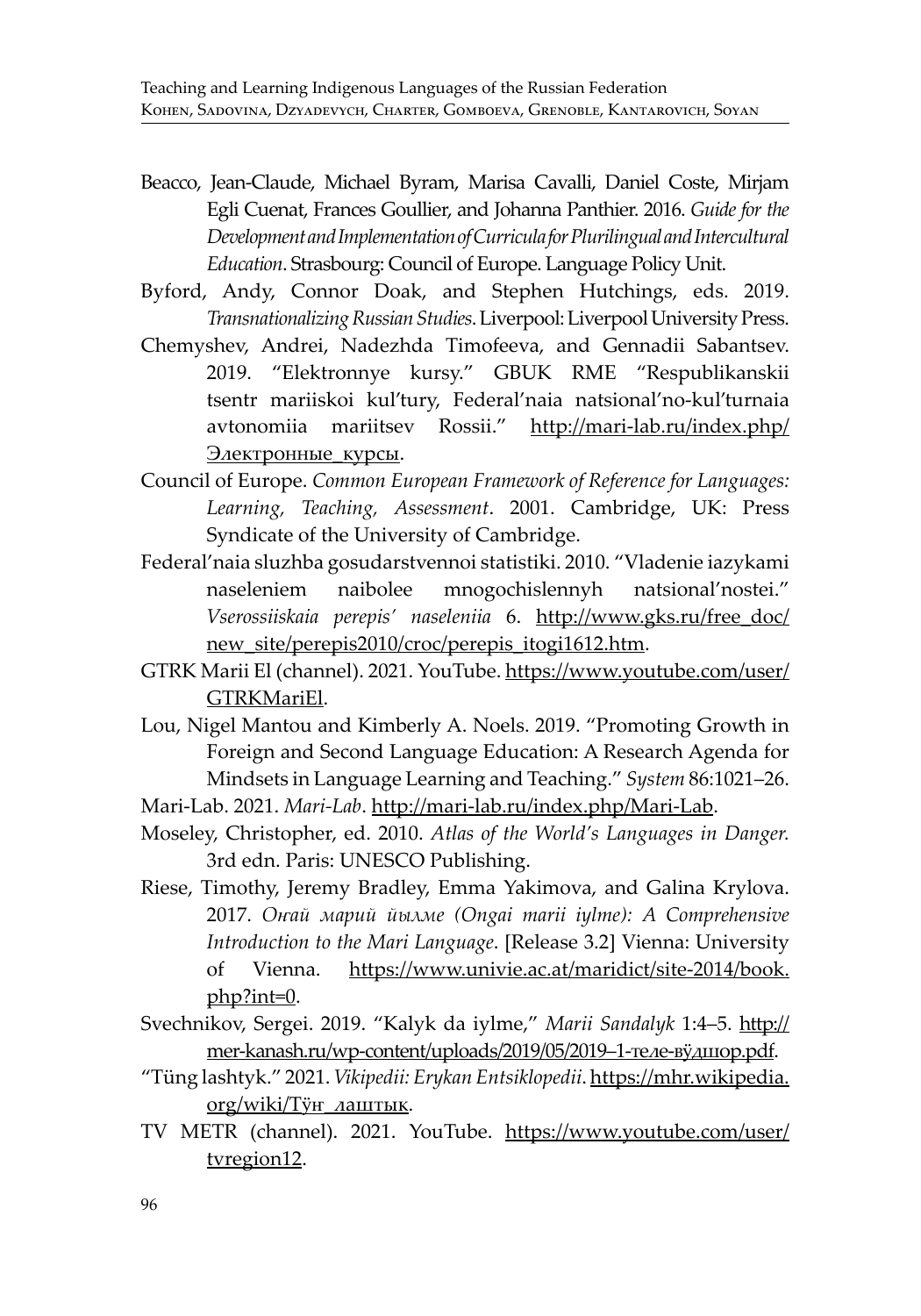### **3. Materials development for Tuvan as a foreign language (Rossina Soyan)**

This piece shares my experience creating online language-learning materials for Tuvan as a foreign language with English as a medium of explanation. Tuvan is a Turkic language spoken primarily in Tuva, Russia. It is classified as a vulnerable language, which means that Tuvan is learned in childhood in Tuva, but its usage in various domains is decreasing (Chevalier 2010; Sereedar 2018). For example, in the early 2000s, I took Tuvan language and literature classes until the end of high school. Twenty years later, however, my nieces have decided to stop taking Tuvan language classes after grade 5; that is, they have developed conversational skills but not academic language proficiency in Tuvan. At the same time, my preschool nephews speak only in Russian, even when addressed in Tuvan, and it is possible that they will not even develop conversational skills in Tuvan.

Tuvan society is going through the same language shift processes that happen all over the world when local languages come into contact with more prestigious languages (Thomason 2015). Nevertheless, offering a comprehensive set of measures for reversing language shift in Tuva is beyond the goals of this piece. As a Tuvan speaker, a linguist, and a language instructor, I decided to contribute my expertise to language maintenance by developing learning materials for Tuvan as a foreign language. The audience I had in mind while creating the materials was composed of adults who already know English and are interested in learning Tuvan. This is my effort to increase the prestige and visibility of Tuvan beyond Tuva, since I firmly believe that Tuvan is worth learning not only for Tuvans themselves, but also for anybody who wants to interact with Tuvan people, Tuvan history, or Tuvan culture.

As a first step, I explored existing resources, including *Учебник тувинского языка* '*Textbook of the Tuvan Language*' by Salzynmaa (1980) for Russian speakers and several textbooks for Japanese speakers, such as トゥヴァ語会話集 (*tuva go kaiwa shū*) '*Tuvan Conversation*' by Dambaa and Takashima (2008). These findings show that if one wants to learn Tuvan, they need to know Russian or Japanese first. The only up-to-date resource for English speakers learning Tuvan is one dialogue available through the Mango Languages website (https://mangolanguages.com/ available-languages/learn-tuvan/).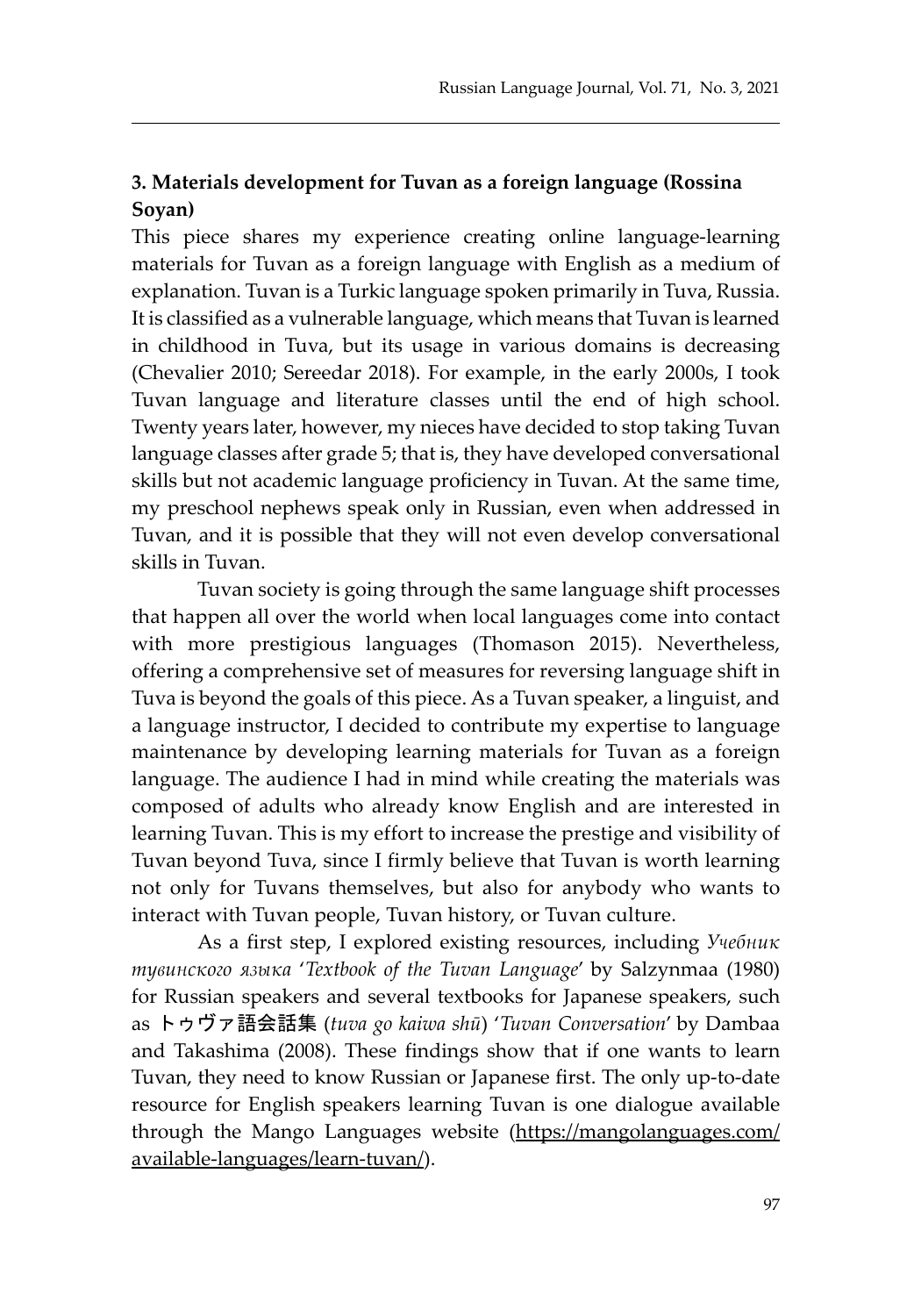Next, I conducted a learner needs analysis by identifying and surveying a community of possible learners of Tuvan, reaching out through personal contacts and Facebook (Soyan 2020). The study participants were mostly interested in the Tuvan language and culture due to throat singing, a special technique of sound-making. Therefore, I chose throat-singing songs as the foundation on which to develop learning materials. Since the respondents identified themselves either as beginners or as people who have never tried learning Tuvan, I decided to create materials for absolute beginners.

Having gauged current resources and needs, I selected a pedagogical framework—content-based instruction (CBI)—to guide the development of new materials. CBI is an instructional approach that integrates "language teaching aims with content instruction" (Snow 2014, 439). Within CBI, I chose Lyster's proactive, counterbalanced approach (2017), since it is supported by empirical studies and is also suitable for beginner-level materials development. Lyster's approach has four phases which bring together a focus on two goals: language (grammar and vocabulary) and content (meaning).

Finally, I applied Lyster's approach when creating the *Tuvan through Songs* website (https://sites.google.com/view/tuvan-throughsongs/home). Currently, the website contains four sets. Each set has its own distinct learning objectives. The first set teaches the Tuvan alphabet, since mastering the alphabet promotes learner autonomy. The other three sets analyze three songs which were chosen based on two factors: whether there were repeating sentences and structures, and whether key vocabulary and sentences were suitable for beginners. Song one is used to teach how to count in Tuvan from one to one hundred; song two, how to ask simple "where" questions; and song three, how to name family members and occupations. Each set can be divided into four parts following Lyster's (2017) approach: the noticing phase—analysis of the translated lyrics, the awareness phase—grammar and/or vocabulary introduction, the guided practice phase—eight to ten practice exercises, and the autonomous phase—interpretation of the meaning of the song and usage of sentences from the song in a new context.

The materials are aimed at producing Novice-level speakers. According to the ACTFL Proficiency Guidelines (2012), Novice-level speakers can use "isolated words and phrases that have been encountered,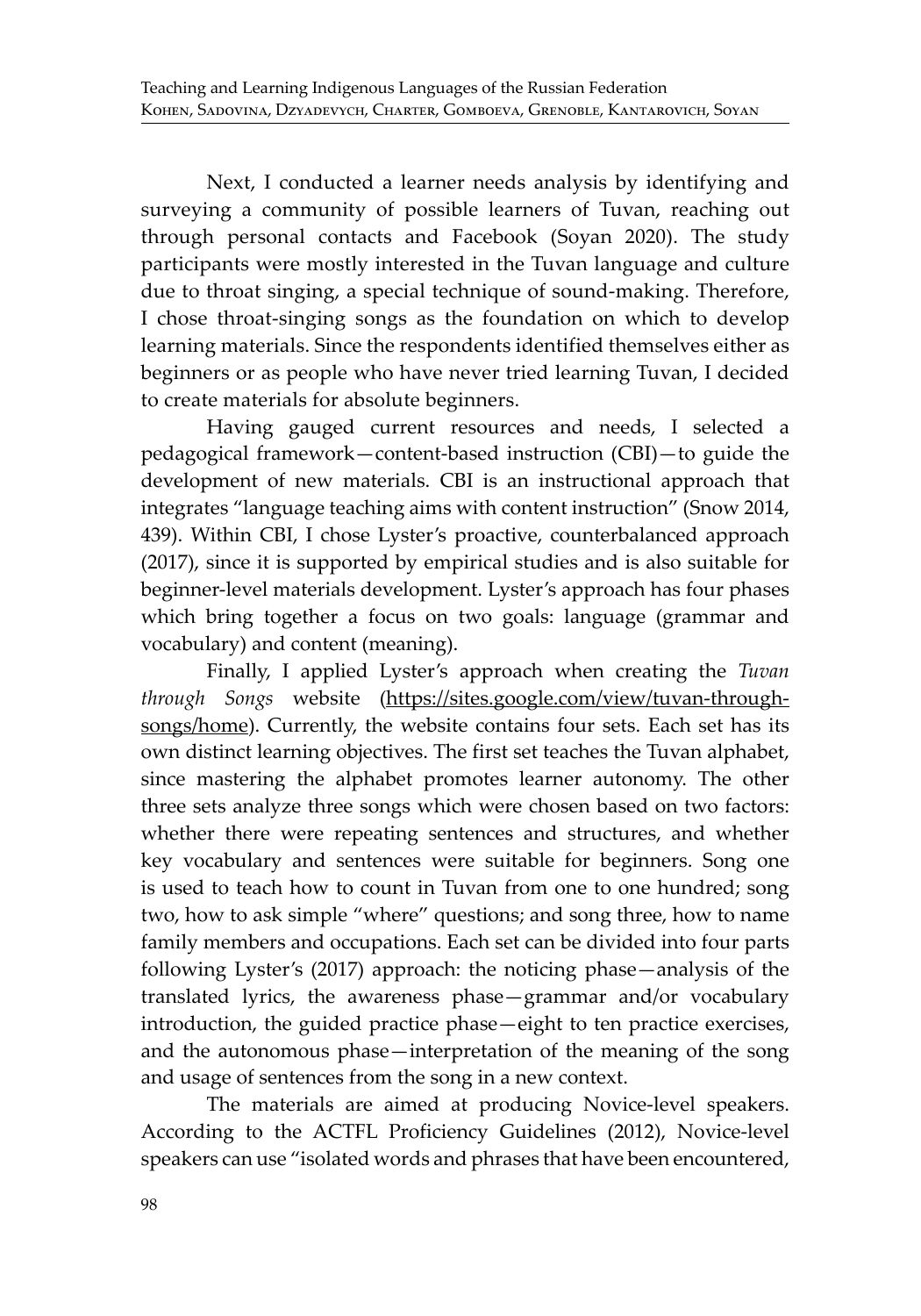memorized, and recalled" (9). Learners will not be able to speak Tuvan after the completion of the four sets, but they will be able to decode the Tuvan alphabet, produce their own simple sentences in Tuvan, and even transfer their knowledge to analyzing other songs in Tuvan.

I have shared the website with the original study participants, my L2 Russian students, and now with *RLJ*'s readers. However, I have not piloted the website and thus cannot provide data as to the effectiveness of the materials. Nevertheless, I believe the steps described above analyzing existing resources, conducting a learner needs analysis, choosing a pedagogical framework for materials design, and creating the materials—can be taken by teachers of any Indigenous language to overcome resource scarcity.

I would like to encourage even early language learners who are not fully fluent in an Indigenous language to get involved in materials development. As Dr. Onowa McIvor (2021) emphasizes, Indigenous language maintenance is the responsibility not only of Indigenous communities, but of humanity in general. Most likely, readers of this article are occupying the territories of Indigenous people, be it in Canada, the US, or Russia, and we can give back by investing our time and energy into learning Indigenous languages. Knowing a few phrases and facts may be not enough in the long term, but it is still better than ignoring the Indigenous communities altogether and erasing them from the past, present, and future.

#### **References**

- ACTFL. 2012. "ACTFL Proficiency Guidelines." https://www.actfl.org/ sites/default/files/pdfs/public/ACTFLProficiency Guidelines2012\_ FINAL.pdf.
- Chevalier, Joan F. 2010. "Bilingualism and Literacy in the Republic of Tyva." *Sibirica* 9 (1): 1–22.
- Dambaa, O. V., and N. Takashima. 2008. *Tuva go kaiwa shū*. Tokyo University of Foreign Studies. http://www.aa.tufs.ac.jp/documents/training/ ilc/textbooks/2008tuvan3.pdf.
- Lyster, Roy. 2017. *Content-Based Language Teaching*. London, UK: Taylor and Francis.
- McIvor, Onowa. 2021. "Indigenous Language Revitalization and Applied Linguistics: Parallel Histories, Shared Futures? What Can We Learn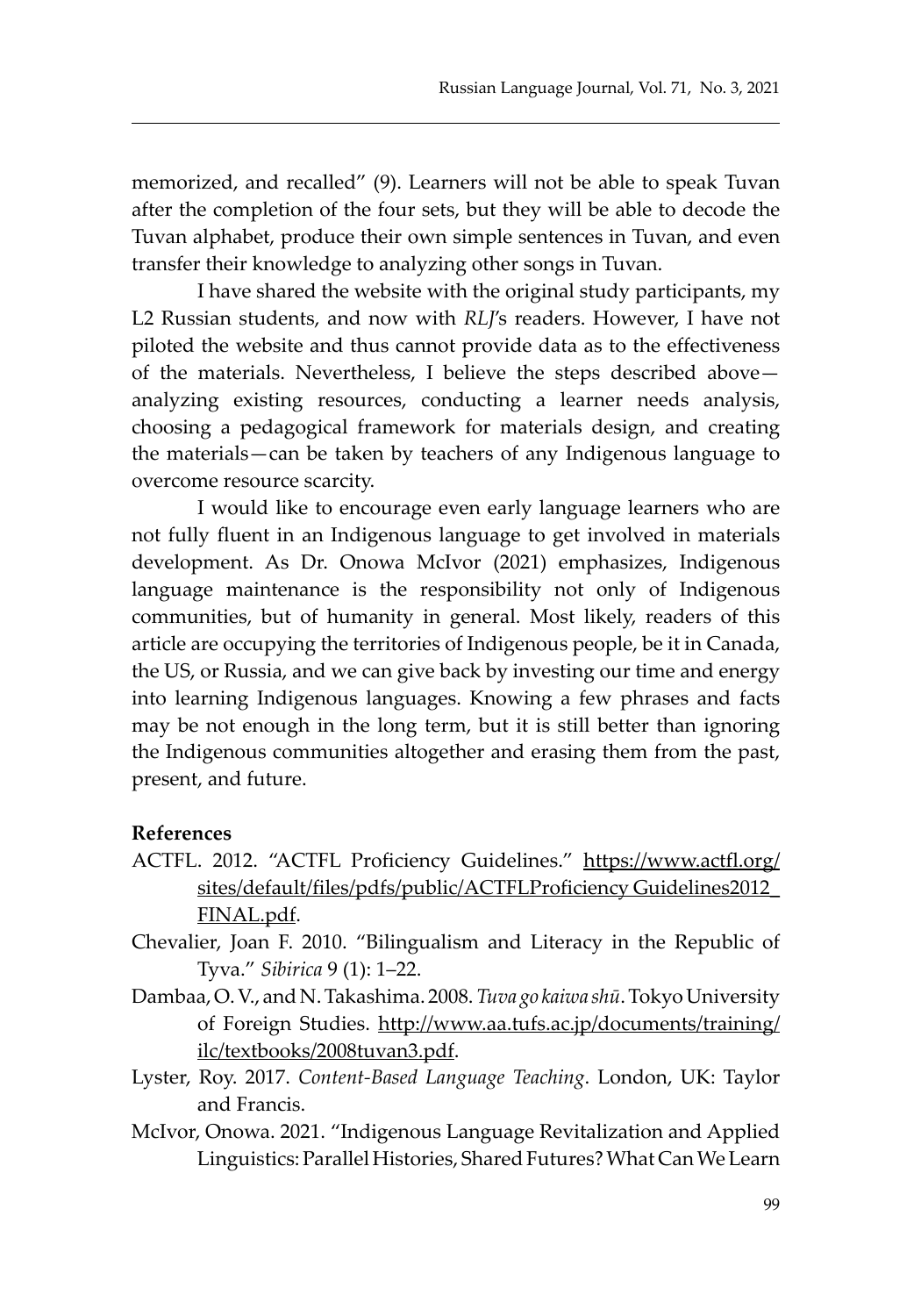from Each Other?" Presented at the Conference of the American Association of Applied Linguistics, online, March 19–23, 2021.

- Salzynmaa, E. B. 1980. *Uchebnik tuvinskogo iazyka*. Kyzyl, USSR: Tuvknigizdat.
- Sereedar, N. Ch. 2018. "Tuvinskii iazyk kak sredstvo obshcheniia tuvintsev: Problemy i perspektivy. *Novye issledovania s Tuvy* 1:4–19.
- Snow, Marguerite Ann. 2014. "Content-Based and Immersion Models of Second/Foreign Language Teaching." In Marianne Celce-Murcia, Donna M. Brinton, and Marguerite Ann Snow, eds., *Teaching English as a Second or Foreign Language*. 4th ed. 438–54. Boston, MA: National Geographic Learning/Heinle Cengage Learning.
- Soyan, Rossina. 2020. "Investigating the Needs of Foreign Language Learners of Tuvan." *Journal of Language, Identity & Education*. http:// doi.org/10.1080/15348458.2020.1791714.
- Thomason, Sarah G. 2015. *Endangered Languages: An Introduction* (Cambridge Textbooks in Linguistics). Cambridge: Cambridge University Press.

### **4. Learning Even and Evenki in the Northern linguistic landscape (Lenore A. Grenoble)**

Indigenous peoples of Russia's Far North are of particular interest to researchers and external scholars, including linguists, anthropologists, and climate scientists, who have interests in the languages and cultures of Northern and Arctic Indigenous peoples that are now threatened by rapid climate change and massive cultural upheaval. Two such representative groups are the Even and Evenki, both traditionally reindeer herders and hunters, who form part of a pan-Arctic consortium of Indigenous peoples. Both groups face assimilatory pressures, and there is a massive shift to monolingual Russian usage; each language has fewer than five thousand speakers. The lives and stories of Even and Evenki community members capture the imagination of outsiders. A concrete example is *Sacha*, a visual documentation of the story of an Even reindeer herder who grapples with maintaining a traditional Even lifestyle in a rapidly changing environment (Pazoumian 2020).

The minority Indigenous peoples of the Russian North are officially represented by RAIPON, the Russian Association of Indigenous Peoples of the North (http://raipon.info/). RAIPON is one of six permanent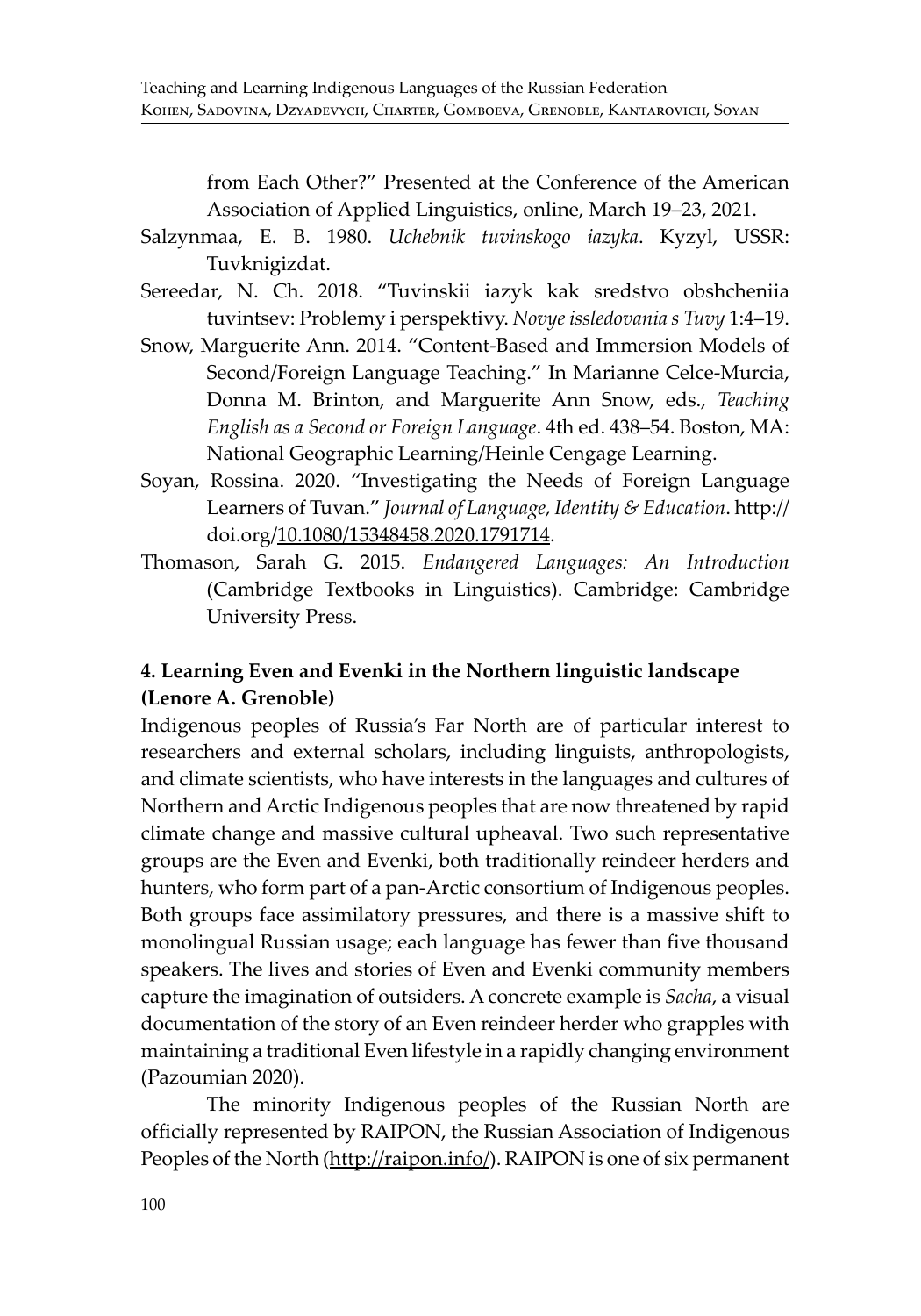participants of the Arctic Council, giving RAIPON official international status. Within and beyond Russian borders, there is a strong sense of pan-Arctic identity, collaboration, and even comradery that brings people together to face the modern challenges of strengthening minority language and cultural vitality in the North. Part of this strengthening involves sharing best practices and discussing strategies that have been less successful. There is an emphasis on language vitality and sustainability, and a movement away from language endangerment and loss (Grenoble 2013; Grenoble and Olsen 2014).

Learning either Even and Evenki as a second language is logistically challenging, both for ethnic Even and Evenki and for external (outsider) linguists and other researchers. By and large, both languages are used today only in a few local communities, in particular by people who are engaged in more traditional activities of hunting and herding, where children acquire the language naturally in the home and in the community at large.

Within Russia, language instruction is generally aimed at the ethnic population for each language. In cities, language classes are nonexistent; in villages where people live in high density, classes in the local public elementary and high schools are limited to a few hours weekly at most, with the language treated as a secondary subject. Adult L2 learners are largely left to learn on their own, unless they are lucky enough to be able to take classes at one of the few institutions of higher education where Even or Evenki are taught (such as the Herzen State Pedagogical Institute in St. Petersburg or local Northern universities like North-Eastern Federal University in Yakutsk). Some younger Even and Evenki are currently attending such universities and have made an active commitment to learning their ancestral language. Language activists are working hard to promote use of the languages in festivals, in media, and in daily life.

Both insiders and outsiders aiming to learn these languages face considerable challenges in terms of resources. It is virtually impossible to access language materials and learn Even or Evenki without some knowledge of Russian, even though there are some reference materials for both published in English (including a lengthy reference grammar of Evenki [Nedjalkov 1997] and a sketch grammar of Even [Malchukov 1995]). But access to most of the descriptive and pedagogical materials requires knowledge of Russian, which is the primary meta-language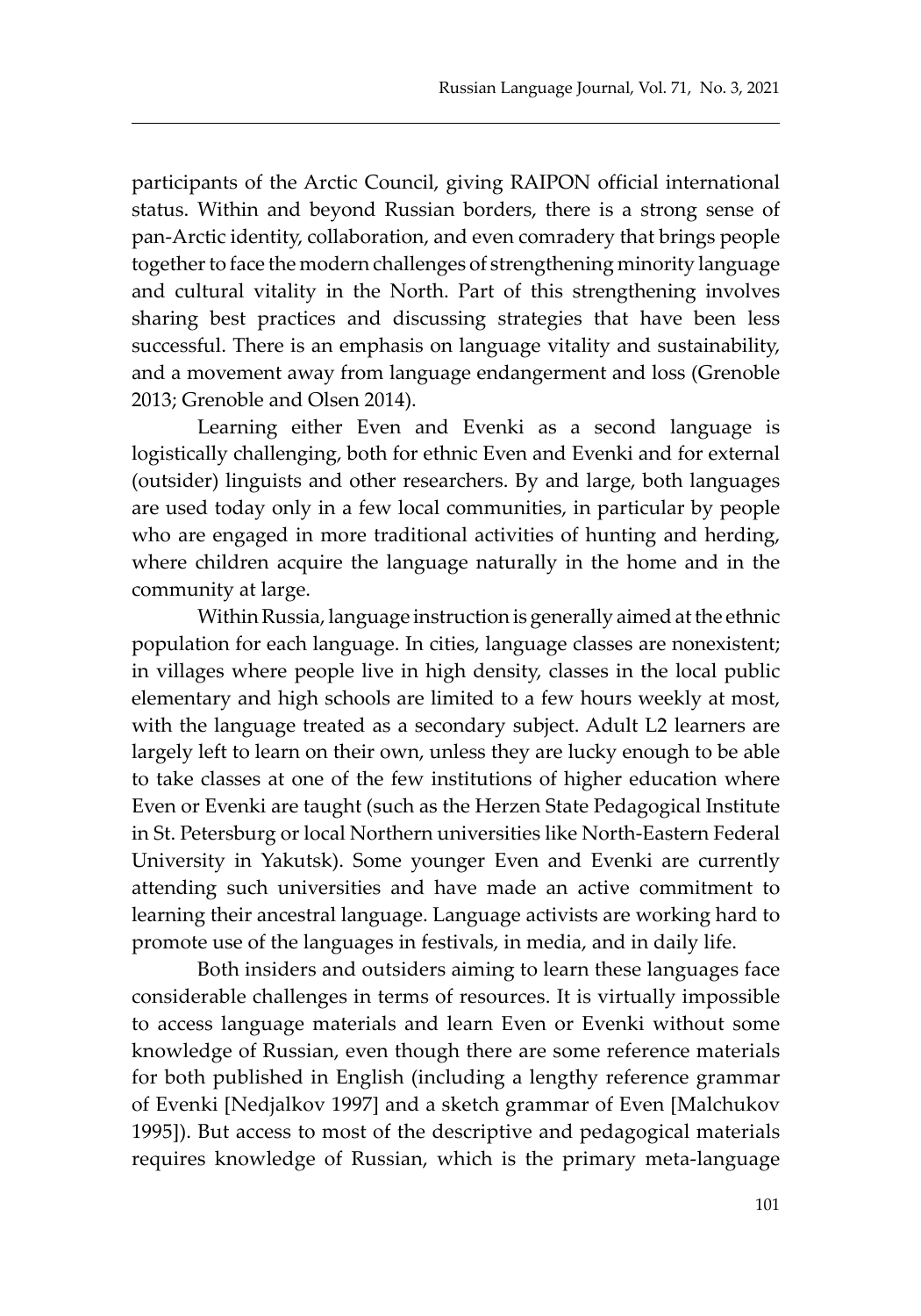used. For example, *Evenkiteka* (http://www.evenkiteka.ru/), a Russian language digital library, houses digital copies of a range of Evenki materials. Digital and print resources for Even are more limited, but there are some Even and Evenki introductory language lessons available online for both languages. (Such resources are aimed at potential learners living outside of Even- and Evenki-dominant villages, where Internet access is not available.)

There is a clear need for better pedagogical materials aimed at L2 learners whose first language is Russian. Many existing textbooks are aimed at fluent, monolingual speakers of Even or Evenki, and they are increasingly hard to find. Published reference resources are scarce and aimed primarily at linguists, not language learners. The result is that learning either language will be easiest for a well-trained linguist who is highly proficient in Russian. In addition, existing audio and video recordings, with a few notable exceptions, are not primarily aimed at language learners. All this indicates the need for improved, accessible, and available language reference and pedagogical materials. Given community needs for such materials, it is hard to advocate that they also be created in English, as there are few serious language learners of either language who are neither community members nor linguists. But there are ample materials to give North American Russian students a glimpse into the life of Northern Indigenous groups and their languages.

A major challenge for all L2 learners of Even or Evenki is finding opportunities to practice their language skills. Travel to villages is difficult and impossible in certain times of the year, and living in small villages (even finding housing) is challenging for outsiders. We need to find creative ways to think of new domains of language usage, especially in urban settings, where smaller Indigenous populations become integrated into existing neighborhoods, losing opportunities for daily, face-to-face, casual contact. The creation of new digital spaces on social media or YouTube is one solution for those who have Internet access. Thanks to their affiliation with RAIPON and the Arctic Council, Even and Evenki community members can potentially learn best practices from other Arctic and Northern Indigenous groups. In Alaska, for example, a wealth of digital materials have been created for Native languages, including apps, language games, lesson and curricular plans, video and audio materials, posters, and vocabulary cards (Sealaska Heritage 2016). Having such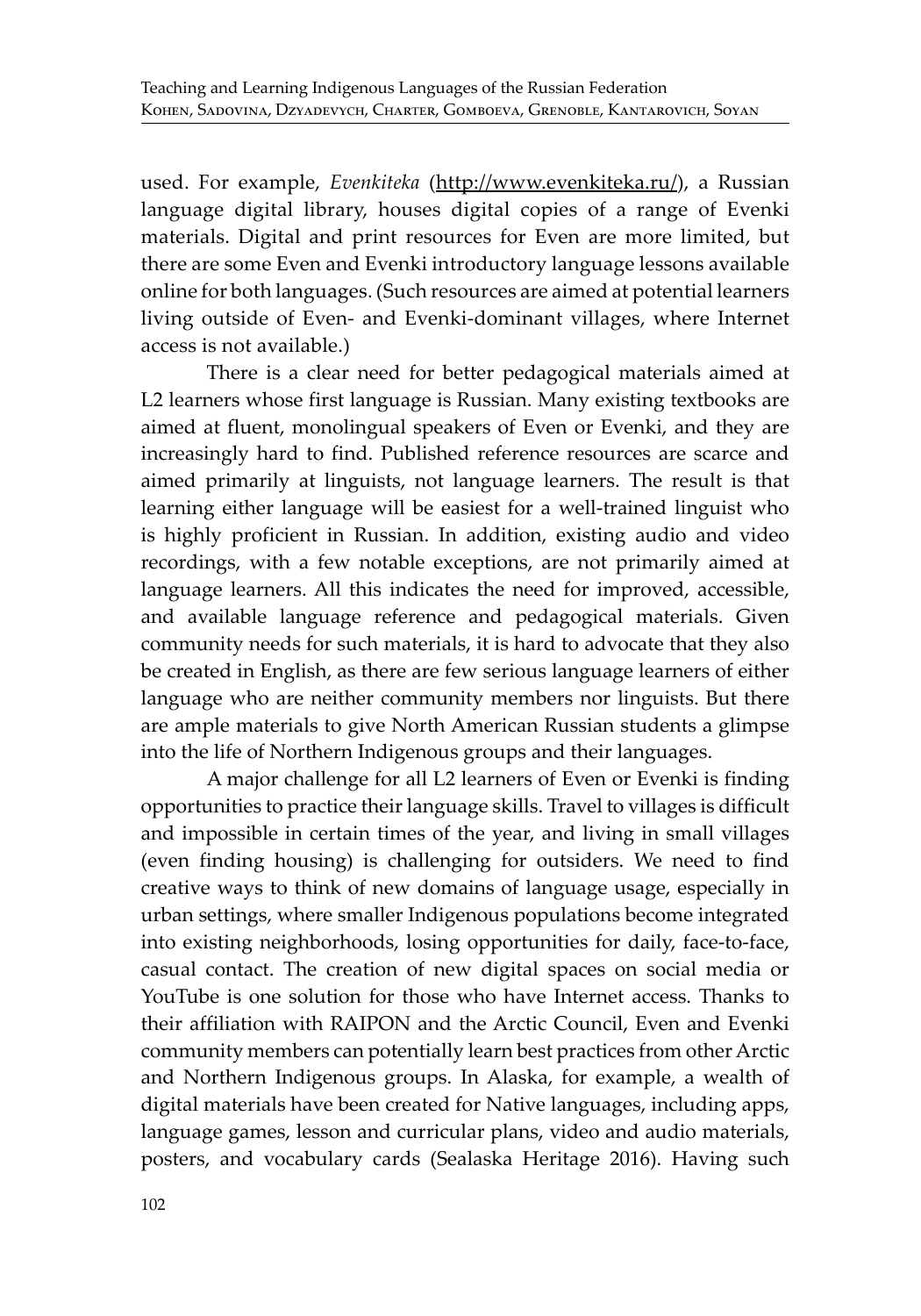materials online would be a tremendous benefit to learners and teachers outside of the communities who could access them readily.

To study Even, Evenki, or any minority Indigenous language of the Russian Federation, one really needs high-level proficiency in Russian. This is in and of itself a prime motivation for Russian language classes. Motivation cuts both ways: introducing even small bits of information about minority languages and peoples in Russian language classes and general linguistics classes alike can inspire students to learn more about the languages and to study the regions and their peoples that are less known outside of Russia. My own experience has shown that students are inspired to work with such languages once they learn more about them and are highly motivated to help build capacity in the communities.

#### **References**

- Grenoble, Lenore A. 2013. "The Arctic Indigenous Language Initiative: Assessment, Promotion, and Collaboration." In Mary Jane Norris, Erik Anonby, Marie-Odile Junker, Nicholas Ostler & Donna Patrick, eds., *Endangered Languages Beyond Boundaries. Langues en péril au-delà des frontières. Proceedings of the 17th FEL Conference*, 80– 87. Ottawa, Canada, October 1–4, 2013. Bath, England: Foundation for Endangered Languages FEL.
- Grenoble, Lenore A., and Carl Christian Olsen (Puju). 2014. "Language and Well-Being in the Arctic: Building Indigenous Language Vitality and Sustainability." *Arctic Yearbook 2014*. https://arcticyearbook. com/arctic-yearbook/2014.
- Malchukov, Andrej L. 1995. *Even. Languages of the World*. Munich: Lincom. Nedjalkov, Igor. 1997. *Evenki.* London: Routledge.
- Pazoumian, Alexis. 2020. *Sacha: Living with the Indigenous Even People of Siberia*. Marseille: André Frère Éditions.
- Sealaska Heritage. 2016. *Sealaska Heritage Institute Language Resources*. https://www.sealaskaheritage.org/institute/language/resources.

#### **5. Chukchi: Its history and reasons to learn it (Jessica Kantarovich)**

Many Arctic languages find themselves in a particularly precarious position in the modern era. Among these vulnerable languages is Chukchi, the largest member of the Chukotko-Kamchatkan language family, predominantly spoken in the Russian Far (North) East. Until relatively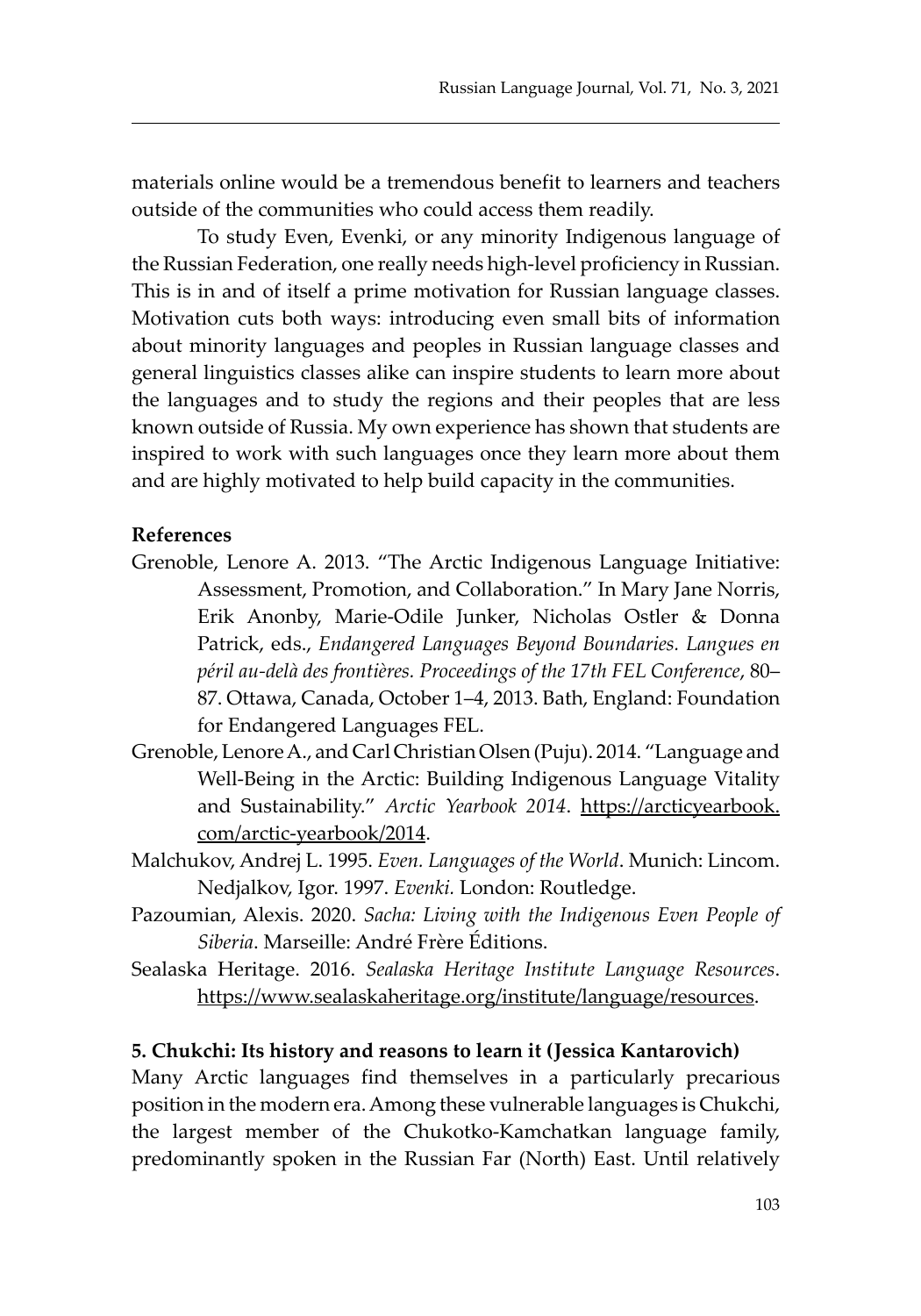recently, Chukchi was learned as a first language by the nomadic Chukchi people (autonymically, *Ləgˀorawetlˀat*, or 'the true people'). It was once the lingua franca in the Russian Far East: the Chukchi famously refused to learn other groups' languages in conducting trade, instead preferring to speak a simplified Chukchi jargon with all foreign interlocutors (Vakhtin 1998). There is evidence of these linguistic practices and the local dominance of Chukchi well into the nineteenth century. The Chukchi were also able to resist the effects of Russian contact and colonization for longer than other Indigenous groups due to the harsh tundra climate, which was difficult for tsarist emissaries and settlers to navigate.

Policies and programs implemented throughout the Russian North in the mid-twentieth century disrupted Chukchi language transmission and rapidly accelerated linguistic shift to Russian. The Chukchi were forcibly settled, their children sent to boarding schools where the use of the Chukchi language was strictly prohibited. It is perhaps Chukchi's one-time regional dominance that has obscured the truly dire present situation of the language. Sources generally underestimate the extent of Chukchi language endangerment, often by pointing to the most recent Russian census data (from 2010, which lists 5,095 speakers). The linguistic encyclopedia *Ethnologue* lists Chukchi as "Threatened," meaning "the language is used for face-to-face communication within all generations, but it is losing users." Regardless of this perception, there is no doubt that Chukchi is moribund. Linguists who are presently working within Chukchi communities estimate that there are less than one thousand remaining speakers of any proficiency (Pupynina and Koryakov 2019). Chukchi is virtually not spoken by anyone under the age of fifty, and transmission to children has ceased entirely. Even in the Chukotka Autonomous Okrug, Chukchi is only learned as a second language by dedicated ethnic Chukchi who want to reconnect with their heritage. In public schools, Chukchi is offered as a second language for only a couple of hours a week, with teachers reporting that they are unable to cover more than cultural terminology and basic phrases in this time.

This context is one of many reasons why it is critical for anyone with an interest in language to undertake the study of Chukchi. Languages which are undervalued economically, culturally, or politically are more likely to be lost—Chukchi faces staunch competition from Russian and English in all three domains. As such, any interest in the language, even from those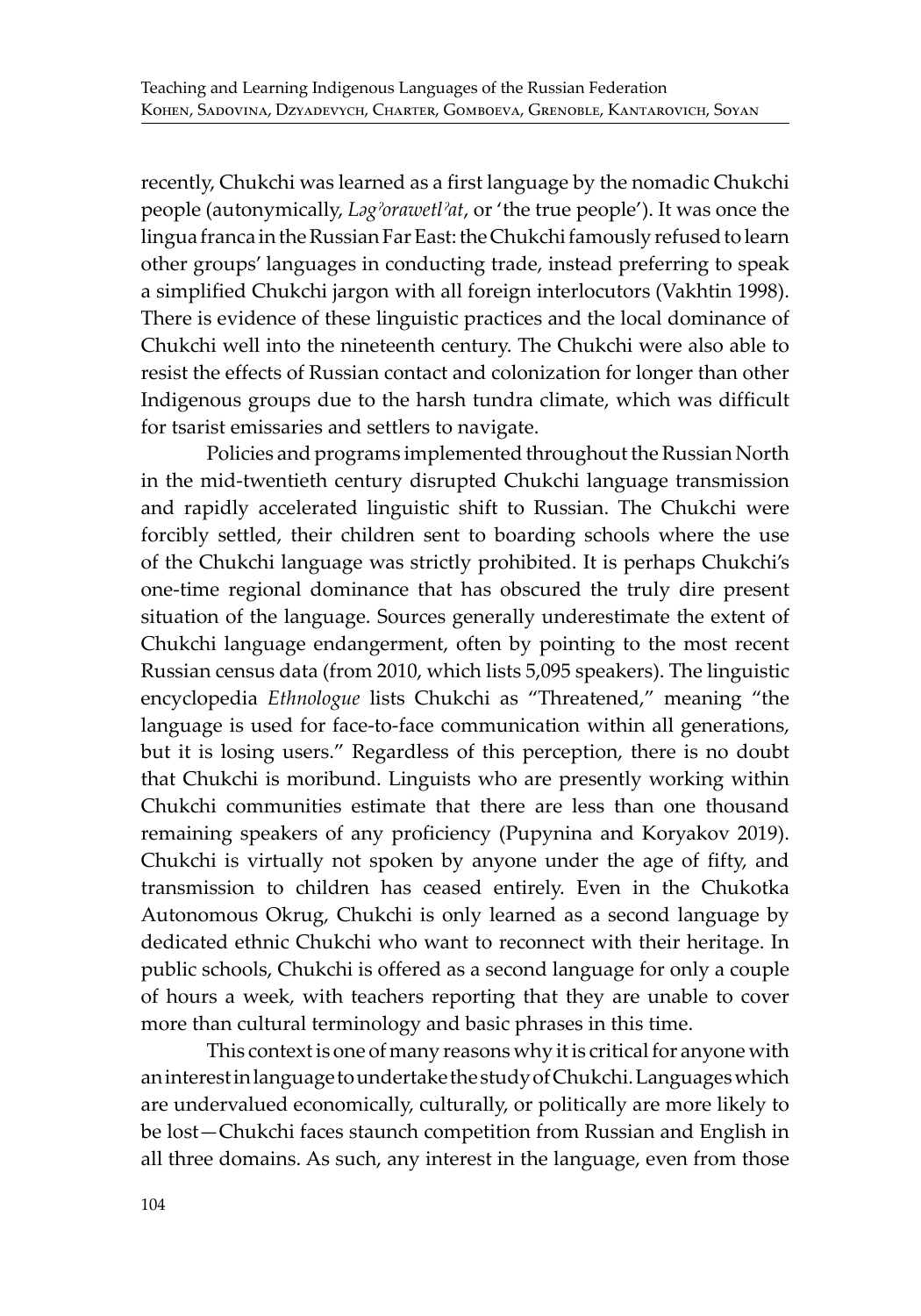outside the community, bolsters its value in the eyes of the speakers. While some speakers feel ambivalent about the interest in Chukchi on the part of Russian linguists, given the fraught history between the two groups, the speakers I have met expressed unequivocal enthusiasm at the prospect of Chukchi being studied abroad. An interest in the Chukchi language among speakers of English—who have considerable cultural prestige in Siberia—could go a long way toward promoting the status of Chukchi among younger speakers.

There are other reasons to study Chukchi: for those with an anthropological interest in lifeways of the North, traditional knowledge is most faithfully expressed in a group's ancestral language. Chukchi has a wealth of terminology about reindeer husbandry and life in the tundra that is more revealing when knowledge of the internal structure of the terms is taken into account: for example, although the most basic term for a reindeer is *qoraŋə*, there are numerous other specific terms for reindeer that do not directly refer to them at all (e.g., *agtatjo* 'reindeer being herded to slaughter or reindeer that is not yet domesticated,' literally 'the one who is driven'). Chukchi is also unique in terms of its linguistic structure: it is a polysynthetic language, meaning it often expresses full clauses using a single word, making it very different from both Russian and English but quite similar to Indigenous languages of North America.

It may not be reasonable to expect the average foreigner to become proficient in Chukchi, especially given a dearth of settings in which to practice speaking, but we need not set Chukchi fluency as our goal in promoting language learning and revitalization. For example, the younger members of the community may not use the language among themselves, but they are actively involved in creative domains of language use through translation, poetry, and musical composition.

For an interested learner, some degree of Russian knowledge (and certainly of Cyrillic orthography) is critical for engaging with most published materials (such as textbooks, dictionaries, phrase books, and the comprehensive grammars of Pjotr Skorik). Participation in online language groups would also require some Russian proficiency, since Chukchi conversations or discussion are typically framed in Russian (and there is considerable code-switching with Russian). Thus, Chukchi, along with the other languages discussed in this forum, is a prime example of a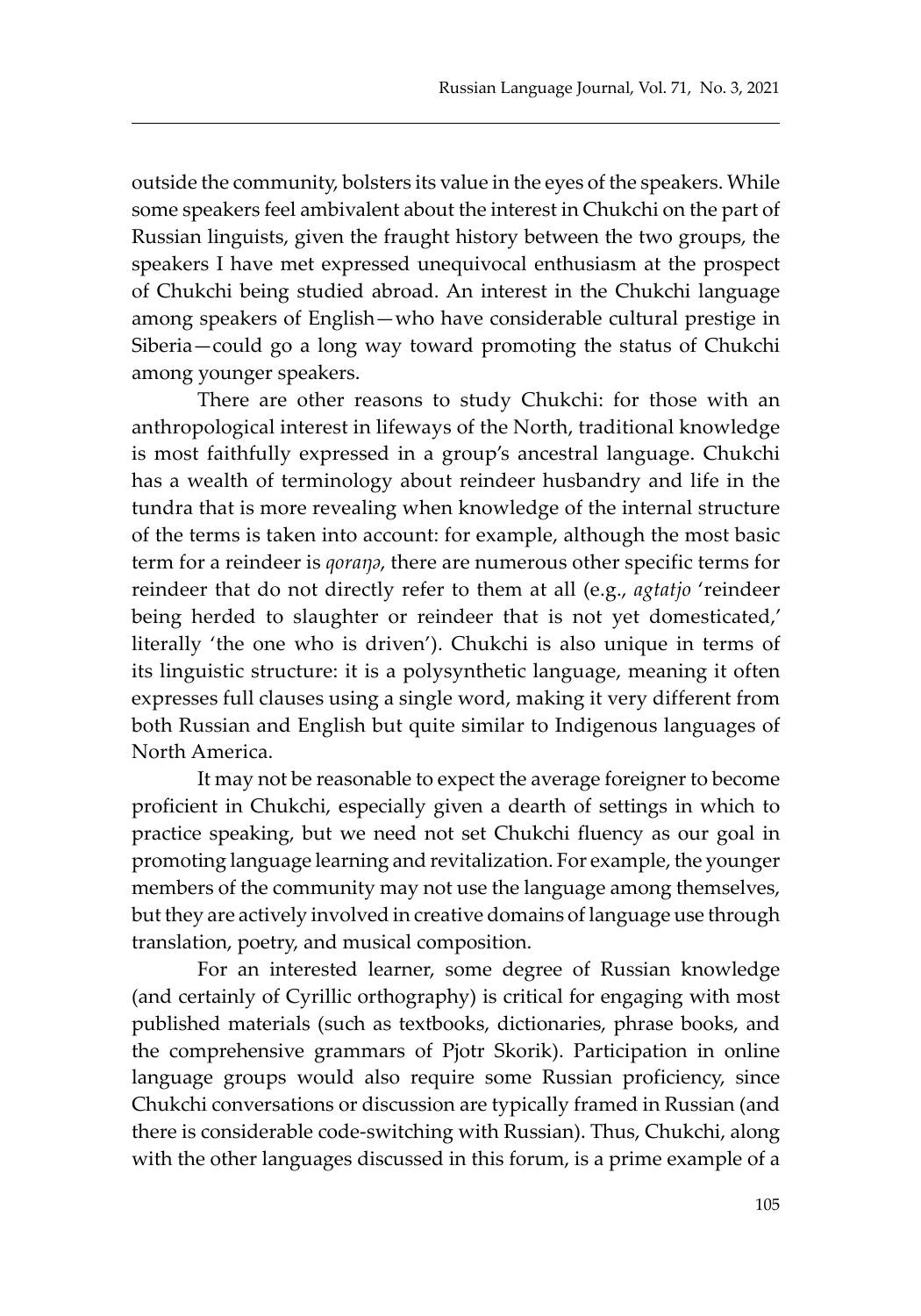culture that can be spotlighted via the study of the Russian language. An appreciation for the languages, cultures, and traditional knowledges of Russia's numerous ethnic groups is not typically emphasized by Russian degree programs, but it should be.

Still, for those without any Russian knowledge, more linguistically focused materials do exist, including an early grammar and dictionary written in English by Waldemar Bogoras (1922) and a more terminologically up-to-date grammar by Michael Dunn (1999). While the lack of pedagogical materials and learning opportunities presents challenges for English speakers looking to actually be able to speak Chukchi, the available materials are nevertheless of enormous value to Anglophone individuals looking to engage with Chukchi history and culture or to draw connections between the North American and Russian Arctic Indigenous contexts.

### **References**

- Bogoras, Waldemar G. 1922. "Chukchee." In *Handbook of American Indian Languages*, pt. 2, edited by Franz Boas, 40:631–903. BAE-Bulletin. Washington DC: Government Printing Office.
- Dunn, Michael. 1999. "A Grammar of Chukchi." PhD thesis, Canberra: Australian National University.
- Pupynina, Maria J., and Yury Koryakov. 2019. "Chukchi-Speaking Communities in Three Russian Regions: A 120-Year Story of Language Shift." *Sibirica* 18 (2): 78–124.
- Vakhtin, Nikolai. 1998. "Endangered Languages in Northeast Siberia: Siberian Yupik and Other Languages of Chukotka." In *Bicultural Education in the North: Ways of Preserving and Enhancing Indigenous Peoples' Languages and Traditional Knowledge*, edited by Erich Kasten, 159–73. Münster: Waxmann Verlag.

### **6. Self-studying the Sakha (Yakut) language (Anna Gomboeva)**

The Russian language is a difficult one to learn, but even a mere familiarity with the Cyrillic alphabet opens opportunities to learn some of the non-Slavic languages that utilize this alphabet. Even without advanced Russian, it is possible to study the Indigenous languages of Siberia. Here I will share resources for the self-study of the Sakha (Yakut) language and discuss problems that a learner of this language might encounter.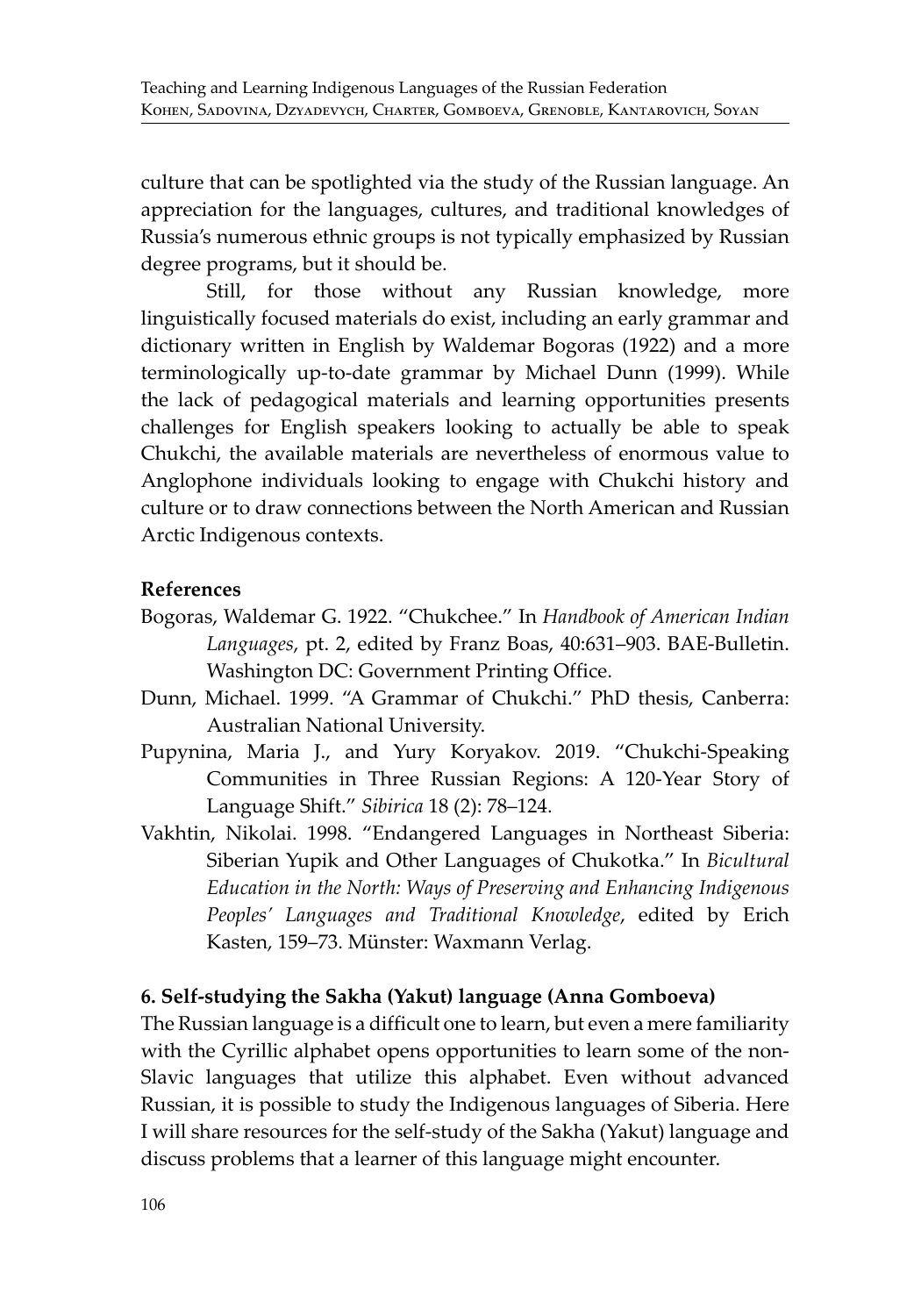*Саха Тыла* 'Sakha Tyla' belongs to the Turkic family of languages and is the language of the Yakut people of Northeastern Siberia. According to the latest Russian census, there are approximately 450,000 speakers of this language, the majority of whom live in the Republic of Sakha (Yakutiia) (Federal'naia sluzhba gosudarstvennoi statistiki 2010). Although this number of speakers is quite large in a Siberian context, Sakha is still considered a vulnerable language because the percentage of fluent speakers has declined over the last fifty years (Moseley 2010).

Why learn the Sakha language? Besides the opportunity to watch critically acclaimed contemporary Sakha cinema without subtitles, learners can access the rich and understudied literary history of this nation. Sakha literature includes ancient epic tales such as *Олоҥхо* '*Olonkho,*' as well as contemporary novels, poems, and tales reflecting on Sakha life under Russian or Soviet rule. Many of these literary works have never been translated into Russian or English. Learning more about Sakha culture can help diversify our knowledge of Russia and the Soviet Union.

Sakha language textbooks for self-study are rare, but it is still possible to find them online. Perhaps the most well-known and extensive Sakha language textbook for Russian speakers is *Самоучитель якутского языка,* '*A Guide for Self-Study of the Yakut Language*' by L. N. Kharitonov (1987). Because this is a Soviet textbook, it includes terms related to life in a kolkhoz, political concepts, titles of administrative positions, and other period-specific vocabulary. This textbook might not be a good source of contemporary vocabulary, but its exercises are very useful for those who want to learn grammar.

The more recent Sakha textbook *Поговорим по-якутски: Самоучитель языка Саха , 'Let's Speak Yakut: A Guide for Self-Study of the Sakha Language*' by D'iachkovskii et al. (2018) has been reprinted several times since 2002. More of a learner's guide than a textbook, it does not include exercises but provides a review of contemporary grammar and phonology as well as a glossary. Even in the latest editions, the book includes some Soviet-era vocabulary such as *товарищ 'comrade'* and *эксплуатация 'exploitation*.' The glossary also includes administrative positions in the regional government and agricultural terms. Both textbooks use phonetic examples from Russian, English, and German to illustrate the pronunciation of seven Sakha-specific letters.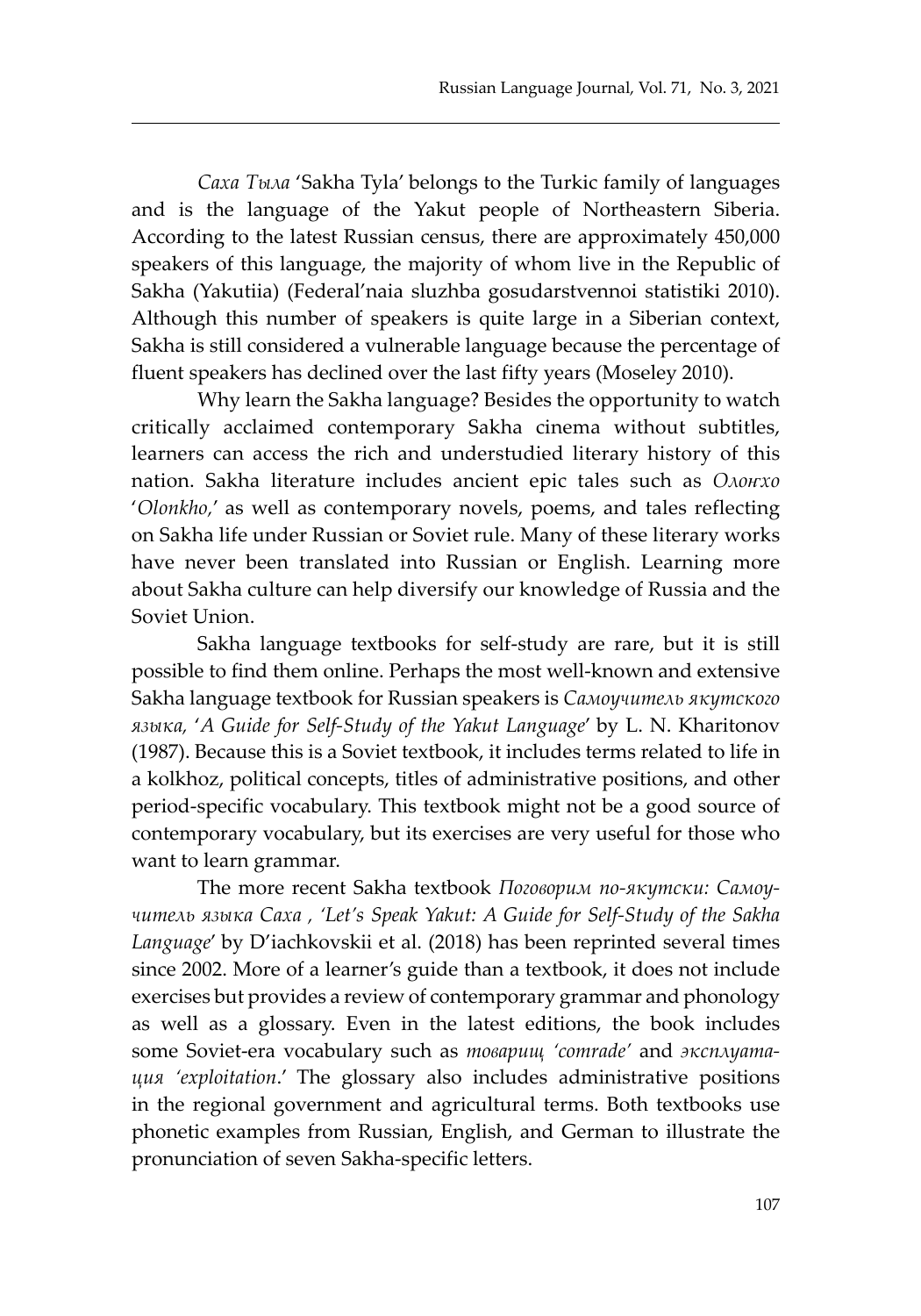Although having a good command of Russian is very useful when learning Sakha, it is not a prerequisite for self-study. English speakers or linguists interested in the Turkic family of languages can study Sakha using John R. Krueger's *Yakut Manual* (1997). The manual includes a brief history of the Sakha people and their language, an extensive grammar overview, reading exercises, and a very extensive Sakha-English glossary.

As for dictionaries, SakhaTyla.Ru is an online Sakha-Russian dictionary and a great electronic self-study resource ("Sakha-Russian Online Dictionary" 2021). A SakhaTyla.Ru app is available for Android and Apple phones as well. Besides an online dictionary, it provides full electronic versions of Kharitonov's (1987) and D'iachkovskii's (2018) textbooks, as well as several other textbooks. The online dictionary, unlike most Soviet glossaries and textbooks, shows that learners can use loan words or foreign words both in their Russian spelling and in the current Sakha spelling. For example, when translating the word telephone from Russian into Sakha, the dictionary allows users to choose if they want to spell *телефон* in Russian or use the Sakha spelling *түлүпүөн*.

As for complementary learning materials, YouTube provides plenty of resources. A Sakha-speaking YouTuber known as Yakut Voice (2021) translates popular American YouTube videos and scenes from Hollywood movies and makes voiceovers in the Sakha language. Those who are interested in local cinema would enjoy award-winning psychological dramas such as *Костёр на ветру 'The Bonfire'* (2016) and *Пугало 'Scarecrow'* (2020), World War II dramas such as *Снайпер Саха 'Sakha Sniper'* (2010), or even the low-budget zombie horror film *Республика Z 'Republic Z'* (2018). There are also many Sakha-speaking communities on VK.com and TikTok, as well as popular Sakha-speaking musicians such as Күннэй ('Kunnei'). Although a Sakha as a Second Language curriculum is hard to come by, this diversity of resources presents opportunities for students to create their own curriculum and perhaps enjoy the freedom of creative self-study of one of the Indigenous languages of Russia.

### **References**

D'iachkovskii, N. D. et.al. 2018. *Pogovorim po-iakutskii. Samouchitel' iazyka sakha.* Iakutsk: Bichik.

Federal'naia sluzhba gosudarstvennoi statistiki. 2010. "Vladenie iazykami naseleniem naibolee mnogochislennyh natsional'nostei."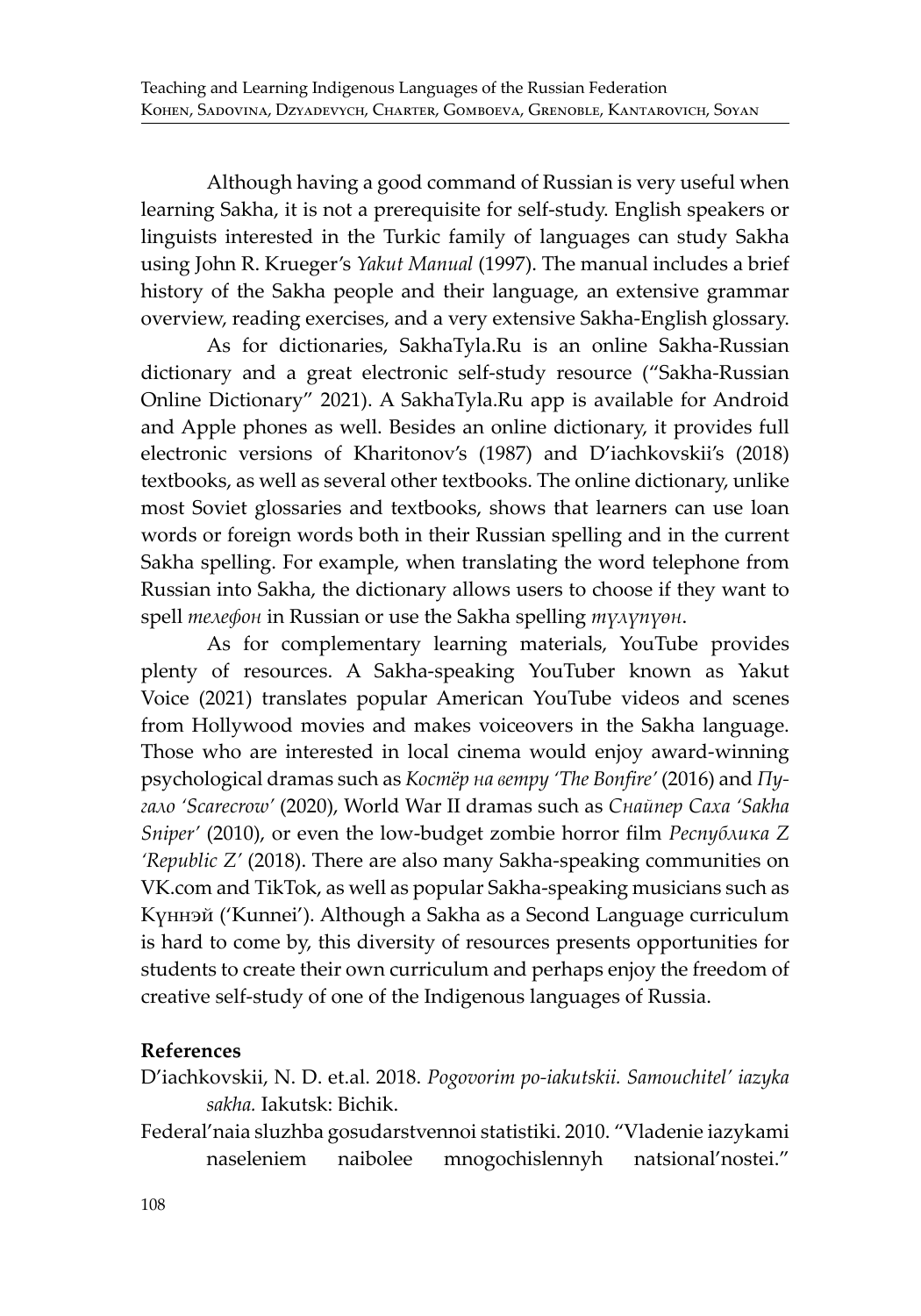*Vserossiiskaia perepis' naseleniia* 6. http://www.gks.ru/free\_doc/ new site/perepis2010/croc/perepis itogi1612.htm.

- Kharitonov, L. N. 1987. *Samouchitel' iakutskogo iazyka.* Iakutsk: Iakutskoe knizhnoe izdatel'stvo.
- Krueger, John R. 1997. *Yakut Manual*. New York: Routledge.
- Moseley, Christopher, ed. 2010. *Atlas of the World's Languages in Danger*. 3rd ed. Paris: UNESCO Publishing.
- "Sakha-Russian Online Dictionary." 2021. SakhaTyla.Ru*.*  https://sakhatyla.ru.
- Yakut Voice (channel) 2021. YouTube. https://www.youtube.com/c/ YakutVoice/videos.

### **7. Finding connections on the Juhuri Internet (Hilah Kohen)**

Poet, pedagogue, and social worker Batsion Abramova describes the Juhuri language (*zuhun çuhuri*) in ecological terms. In her lyric "*Zuhun dədəji,*" or 'Mother Tongue,' Juhuri is *səs zym-zymə biloqhoji* 'the quickening voice of the springs' in the Caucasus Mountains, or *ixtilothoj budoqhoji*  'the conversations of the branches.' These branches stem from Jewish textual roots: Juhuri is *tufon Nyvəħ* 'Noah's deluge' or Moses's gift of *əz sər ən sənq dəh kəlmə* 'ten phrases carved in stone.' Ultimately, though, the Juhuri community moves beyond its land-based heritage in Dagestan, Kabardino-Balkaria, Chechnya, and Azerbaijan; it withstands cultural assimilation in Moscow, Brooklyn, and Israel through a new identity based on contemporary language use. In Abramova's poem, the cultural mothers and foremothers (*dədəjho*) who imbued Juhuri with their words call on a new generation to learn those words and contribute their own (Qəlbinur 2012, 6–7).<sup>3</sup>

Across generations, today's contributions tend to happen online. While Juhuri activists do interface with the Russian Federation's (RF) programs for Indigenous languages, their communities are spread across a multicontinental diaspora (Gavrilov 1990; Bram 2008; Borjian and Kaufman 2015). For this reason, not every Juhur (Kavkazi Jew) can learn Juhuri from a nearby family member or a community school. Print

<sup>3</sup> Bəsti Qəlbinur is the pen name of Batsion Abramova. Juhuri has used orthographic systems based on Ancient Hebrew, Azerbaijani Latinate, Azerbaijani Cyrillic, and Russian Cyrillic scripts. Rather than adapting existing English transliteration systems for these languages, I transcribe all Juhuri text into the Juhuri Latinate alphabet developed by Iakov (Jəhəqy) Agarunov.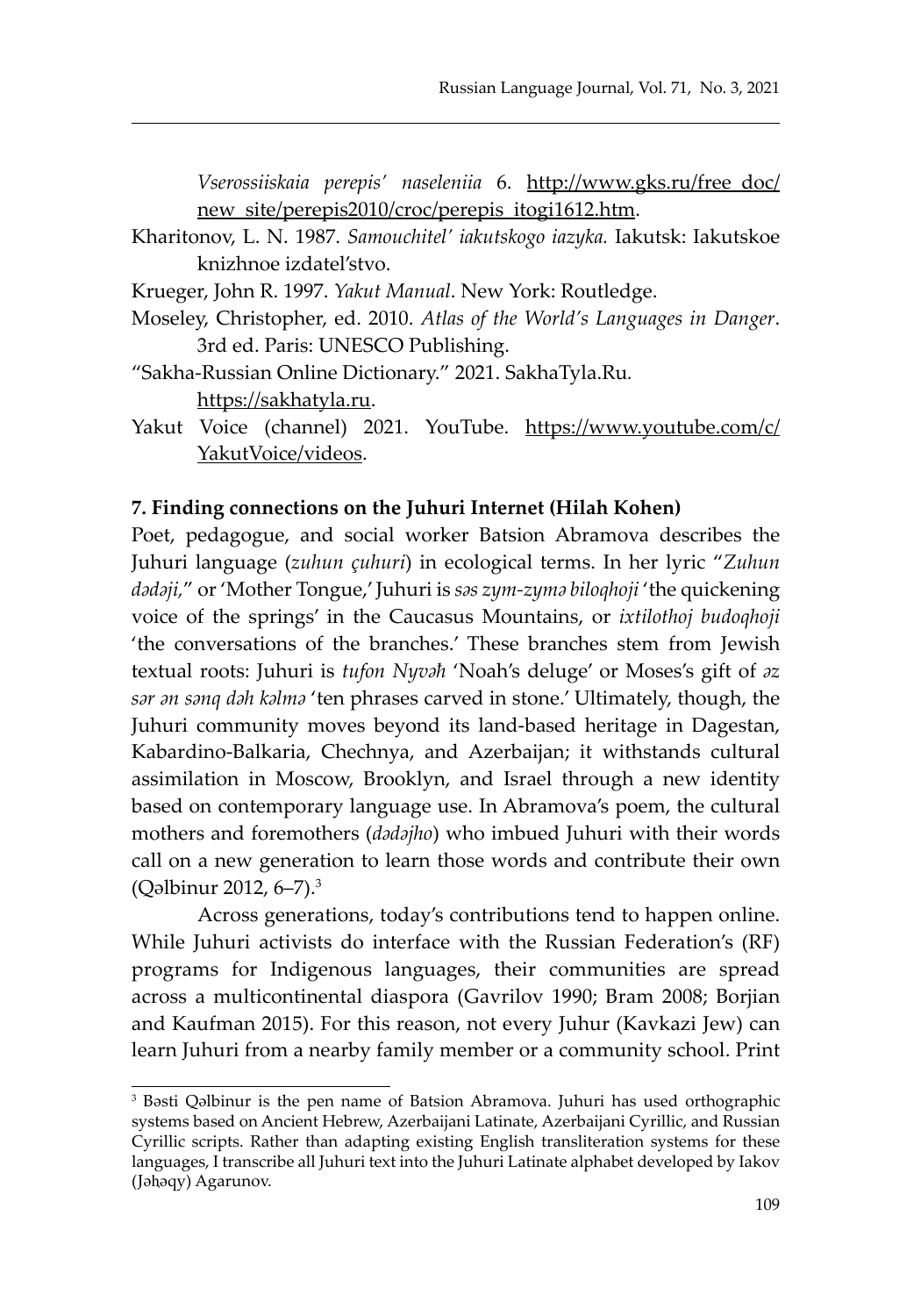resources are scarce; in English, they are practically nonexistent. This brief introduction to the range of online resources now available for Juhuri language study can therefore serve as a gateway for English-speaking Juhurho and their present or future allies to begin building fluency—not in isolated self-study but in connection with cultural leaders. Meanwhile, for Russian language instructors, this piece points to engaging authentic materials that may particularly benefit students interested in Jewish identity. The combination of resources available on WhatsApp, Skype, YouTube, and the media portal STMEGI (led by German Zakharyaev and David Mordekhaev) has made it possible within the last five years to learn and teach Juhuri across and outside the diaspora (STMEGI 2021b). Drawing on my studies with Batsion Abramova and theater director Eva (Jorşo) Shalver-Abramova (no relation), I will offer information that was previously unavailable in English about these new platforms dedicated to "the quickening voice of the springs."

In 2014, the STMEGI Foundation established a library in Moscow, at Bol'shoi Spasoglinishchevskii pereulok 8/8. By 2017, civil servant Danil Danilov had led a successful effort to digitize that library, uploading hundreds of PDFs and audiobooks (STMEGI 2021a). At the time of this writing, STMEGI's interface is available only in Russian, but a basic grasp of Russian is sufficient for Anglophone students to browse book covers, use illustrated dictionaries, and listen to bilingual Russian-Juhuri audiobooks (see Ifraimov 1991; Izgijajəva 1995; and Mikhailova 2021). The STMEGI-sponsored Facebook page *Академия языка джуури* 'Juhuri Language Academy' (https://www.facebook.com/ akademiajuhuri) offers yet another resource: there, the young linguist Gennady Bogdanov and his team post vocabulary in English, Hebrew, and Russian. Russian readers can also use STMEGI's library and Bogdanov's 2019–20 textbook *Учебник языка горских евреев джуури 'Textbook of the Mountain Jewish Language Juhuri'* to pursue advanced proficiency. This two-volume set is the first resource of its kind for beginning Juhuri learners.4 Bogdanov has also led the creation of a dictionary app, *Джуури Переводчик 'Juhuri Translator,'* with versions for the web and for mobile devices (STMEGI 2021c).

<sup>4</sup> This textbook can be purchased through the messaging function on the *Академия языка джуури* Facebook page, and a preliminary version is available at https://stmegi.com/ library/books/uchebnik-yazyka-gorskikh-evreev-dzhuuri/.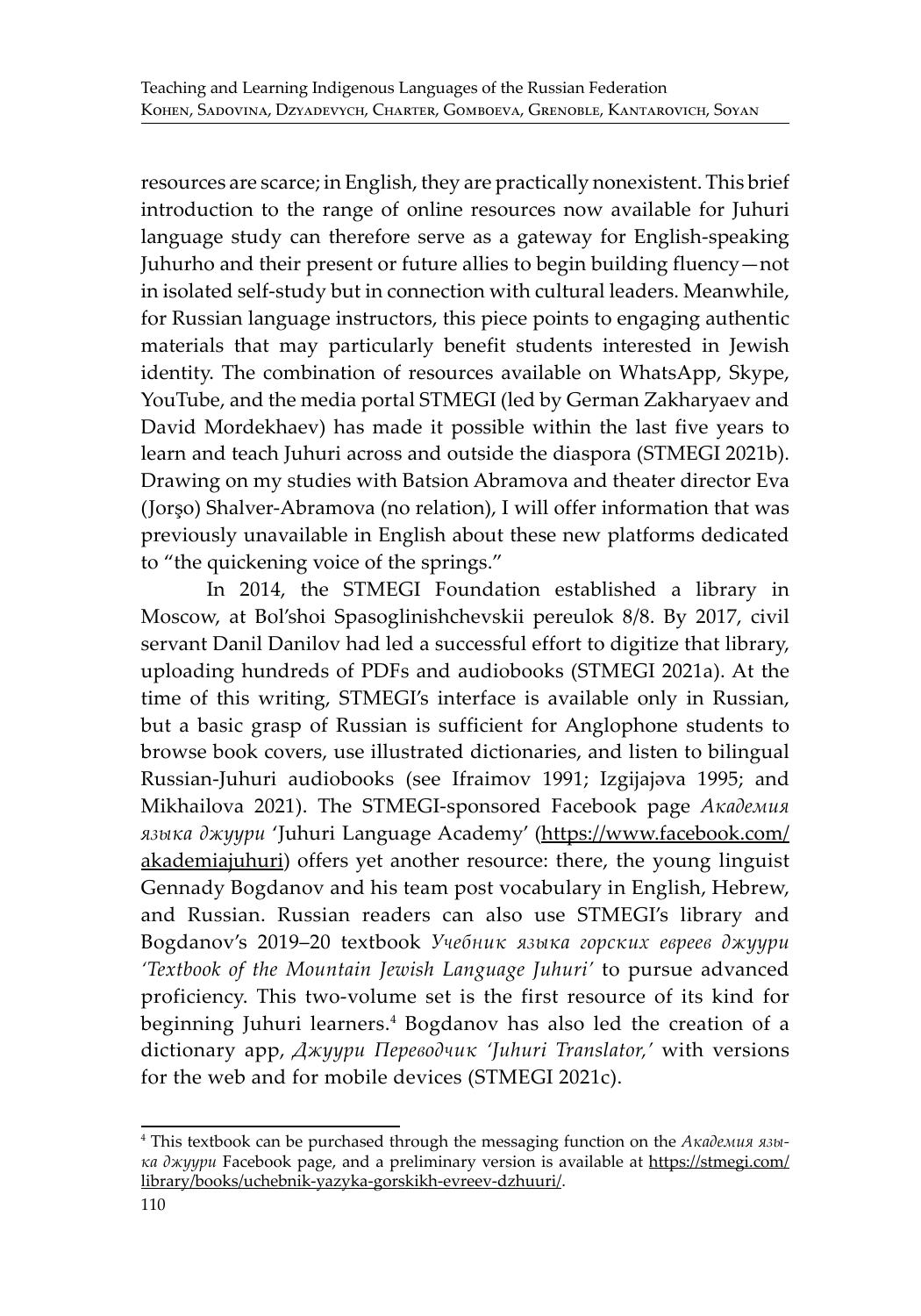STMEGI's journalistic and educational platforms are the most well-resourced media available for Juhuri language study, but they cannot be used in isolation from social communities, nor do they represent the entirety of today's digital revival. The WhatsApp group chat *Zuhun dədəji* 'Mother Tongue,' with eighty members and counting, holds weekly language lessons centered on translation and poetry. Its members frequently publish the results of this work through STMEGI and the Israel-based community center Sholumi. The Facebook group "Kavkazi Jewish History and Culture" (https://www.facebook.com/ groups/1906826196269634), administered by Valeriya Nakshun, has become an online hub for English-speaking Juhurho. On TikTok, Narkis Rabaev (@narkis1987) posts comedy sketches, while on Instagram, Abram Yusufov's (2020) @savejuhuri project creates dubbed parodies of films like *Twilight* (Edward decides to marry Bella because she cooks her stuffed cabbage in the Shirvani style). Basic language lessons and popular Juhuri songs can be found on YouTube, as can English-subtitled oral histories from the Endangered Language Alliance. It is this incredible range of digital projects that enables present and future Juhuri speakers to locate themselves in contemporary communities, finding like-minded students to teach or teachers to learn from.

For me, a non-Juhuri graduate student in the US, the Juhuri Internet is where translation skills and literary scholarship take on a broad community impact. Online, I can reach out to teachers and writers, facilitating ties across the many languages used in the Juhuri diaspora. Meanwhile, Batsion Abramova has said that online classes and publishing forums can be a way to "plant a seed" both among today's Juhuri experts and among those who will carry the language forward (Abramova 2020). Her lessons on Skype, *Zuhun dədəji*'s 'Mother Tongue's' lessons on WhatsApp, and Gennady Bogdanov's transition from recent Juhuri learner to Juhuri educator all demonstrate that concerted engagement with online resources can facilitate advanced language education.<sup>5</sup> Much as the YIVO Institute for Jewish Research has allowed online and inperson Yiddish revitalization efforts to supplement one another, and

<sup>5</sup> Likewise, linguist Evgenia Nazarova has built on her remote collaborations to introduce in-person Juhuri courses at Kosygin State University, and Simon Mardakhaev's community language classes at Brooklyn's Beit Juhuro have reached broader audiences through YouTube. Recordings of these lessons are available on Beit Juhuro's YouTube channel at https://www.youtube.com/playlist?list=PL2rzNldo1MIl7muPoqc\_E4k9Ij7lOKvZA.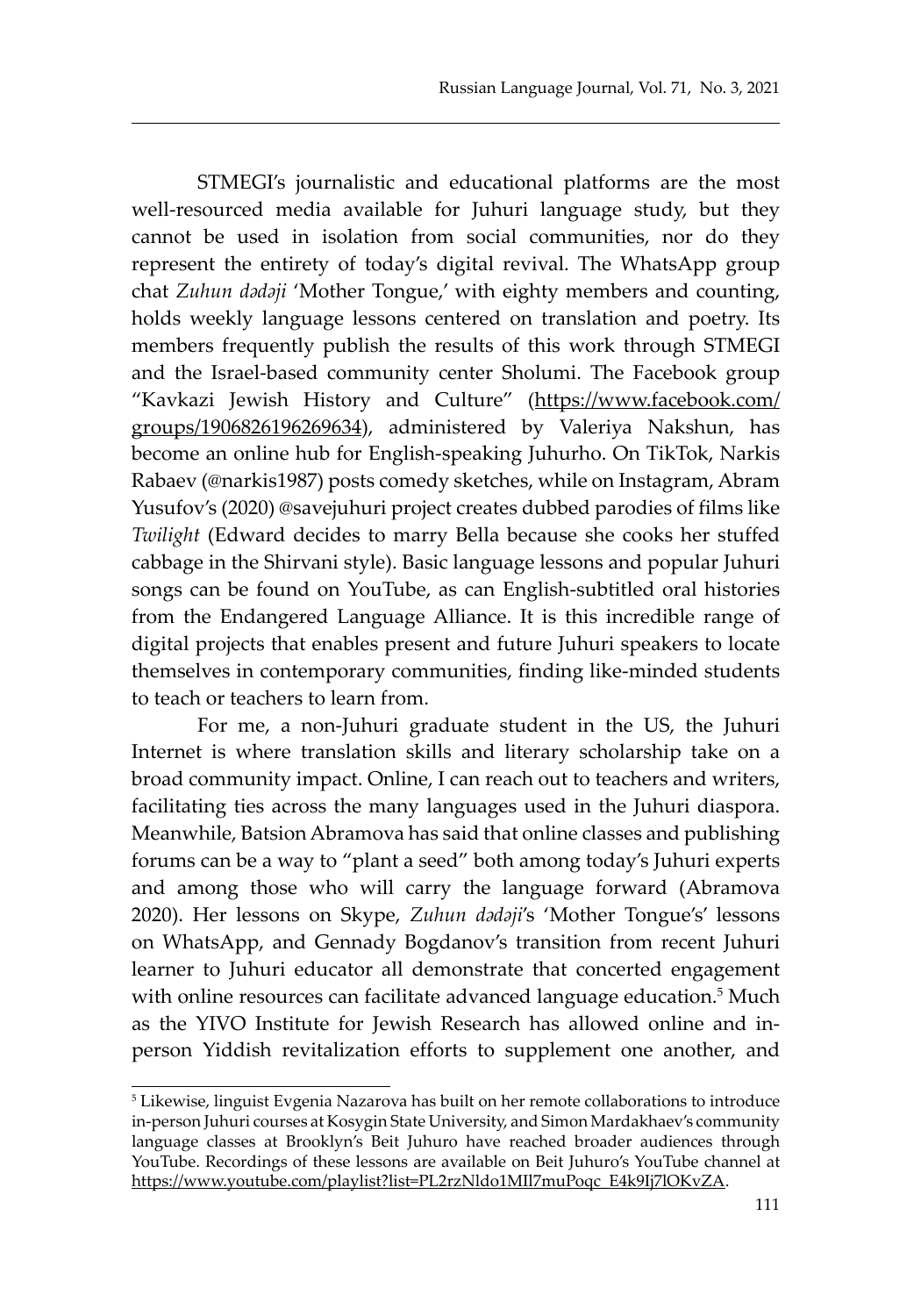much as the Eastern Band of Cherokee Indians (EBCI) has combined online language materials with university partnerships, anyone who uses the resources described here to improve their own language skills can use that engagement to take part in long-term, communal efforts. For many English-speaking Juhurho, the JuNet promises connections with large communities overseas, including intellectual and creative circles that are constantly expanding the Juhuri language. For Russian language instructors and their students, Juhuri resources demonstrate how varied Jewish culture can be in the former Soviet space while contributing to the broader view of non-Russian cultures that this forum conveys.

### **References**

- Abramova, Batsion. 2020. Interview by Hilah Kohen. December 3, 2020. Skype call.
- Bogdanov, G. N. 2019. *Uchebnik iazyka gorskikh evreev dzhuuri. Chast' 1*. Israel; Moscow: Tsentr "Sholumi"; Amaldanik.
- Bogdanov, G. N. 2020. *Uchebnik iazyka gorskikh evreev dzhuuri. Chast' 2*. Israel: Tsentr "Sholumi"; Aziz.
- Borjian, Habib, and Daniel Kaufman. 2015. "Juhuri: From the Caucasus to New York City." *International Journal of the Sociology of Language* 2016 (237): 59–74.
- Bram, Chen. 2008. "The Language of the Mountain Jews from the Caucasus: Language Preservation and Socio-Linguistic Dilemmas before and after the Migration to Israel." *Irano-Judaica* VI: 337–51.
- Gavrilov, Mikhail. 1990. "Kulturaj xəlqirə doşdə gərəki." *Vatan sovətimu*, 76–79.
- Ifraimov, I. I. 1991. *Tatsko-russkii illiustrirovannyi slovar' dlia detei*. Nal'chik: Nart. https://stmegi.com/library/books/tatsko-russkiyillyustrirovannyy-slovar-dlya-detey/.
- Izgijajəva, Ədəso. 1995. *Gofnoməj zuhun tati ə şəkylhorəvoz (əri xundəgorhoj syfdəi klasshoj şkolə)*. Derbent: Tipografiya No. 3. https://stmegi. com/library/books/gofnomey/.
- Mikhailova, Irina. 2021. *Narodnaia mudrost'. Poslovitsy i pogovorki gorskikh evreev*. Israel: Tsentr "Sholumi." https://stmegi.com/library/ audio-books/narodnaya-mudrost-a/.
- STMEGI International Charitable Foundation. 2021a. "Biblioteka." *STMEGI*. https://stmegi.com/library/.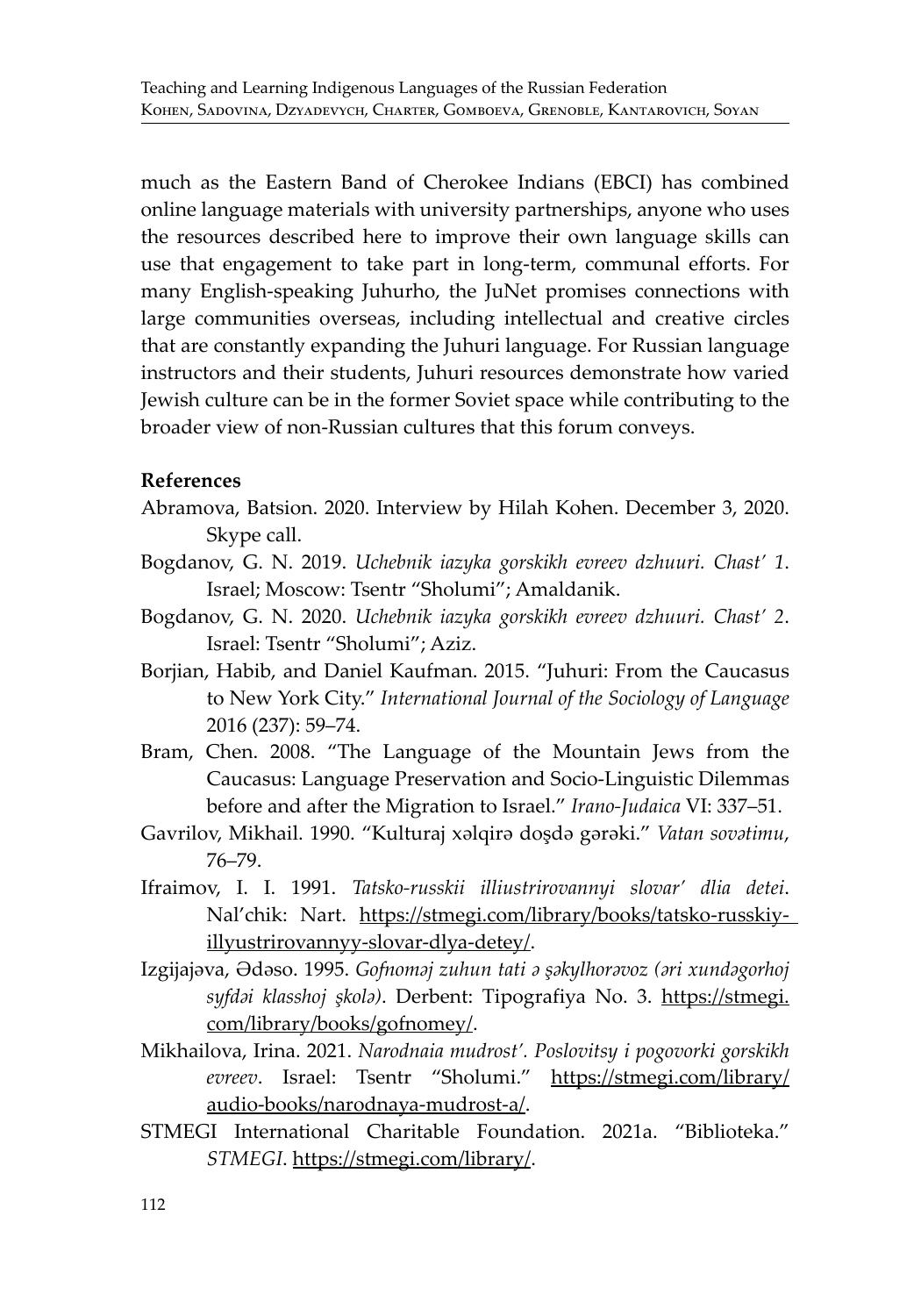- STMEGI International Charitable Foundation. 2021b. "O nas." STMEGI. https://stmegi.com/fund/about/.
- STMEGI International Charitable Foundation. 2021c. "Prilozheniia." STMEGI. https://stmegi.com/apps/.

Qəlbinur, Bəsti. 2012. *Qələm*. Israel: Tsentr "Sholumi."

Yusufov, Abram (@savejuhuri). 2020. "Şaxamgum." Instagram video. November 29, 2020. https://www.instagram.com/p/CILnE6nhjn0/.

#### **8. Learning Nivkh as an undergraduate (Dylan Charter)**

While learning or studying an Indigenous language of the Russian Federation (RF) as an undergraduate in the United States seems daunting, it is eminently possible. To gain access to language-learning resources and opportunities, students must set specific goals early on and work actively to create connections with the languages they want to study, as well as with knowledgeable academics and study-abroad or other programs. Professors also have a responsibility to support students' interests however they can.

Going into college, I knew I was interested in the languages of Siberia and the Far East. I also knew that English-language resources for learning these languages are unfortunately very limited, meaning that I would first have to learn Russian. One thing I knew little about was financial aid and study abroad opportunities at the schools I was applying to. However, I had the privilege and good fortune of ending up at a school with access to some of the best Russian instruction in the country, as well as generous funding for study on campus and abroad. Starting my study of Russian straightaway provided me with the best possible foundation for my eventual study of Nivkh, a severely endangered language isolate spoken on Sakhalin and in Khabarovsk Krai. Similar opportunities for accelerated language study and research are available across the US, from Wisconsin's Pushkin Summer Institute for high schoolers to the nationwide Undergraduate REEES Think Tank, which is based at Howard University.

I committed during my first year in college to the Russian Flagship program, which provides funding for accelerated and long-term Russian study, from an immersive domestic summer program to a semester abroad in St. Petersburg and finally a capstone year in Almaty. These opportunities to rapidly improve my Russian further enabled my engagement with Nivkh, opening opportunities for immersive study in both languages.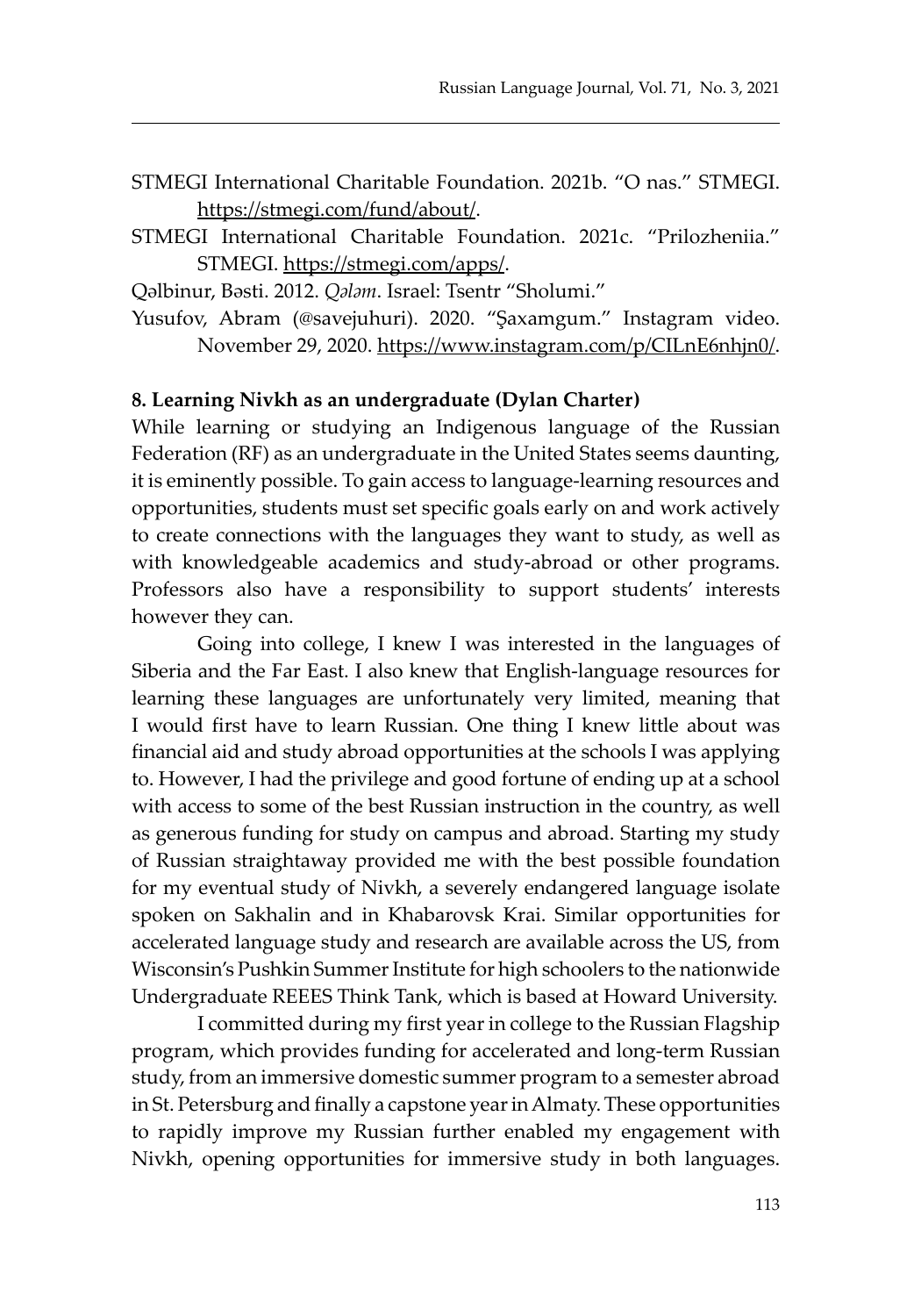Most schools don't have programs like Flagship, so it's important for any interested undergraduate to be aware of study opportunities both internal and external to their program. Such opportunities can include intensive summer programs like Arizona's Critical Languages Institute and Indiana's Language Workshop.

Cultivating relationships with professors and students with similar interests is also crucial. Most (liberal arts) institutions have professors of Russian, linguistics, anthropology, and other fields who can nurture a student's interests in the less commonly studied languages of Russia and help the student connect with online resources, additional study opportunities, and helpful colleagues. Just at my small college, I have been able to make invaluable connections with a Russian folklorist and translator; a Turkologist, phonetician, and computational linguist; a phonologist who works in West Papua; and a specialist in Tuvan who does language advocacy the world over. They have supported my academic ambitions; introduced me to conferences and other opportunities; taught me about linguistics and Russian; and spoken with me about language revitalization, the politics of language in Russia, how to teach linguistics, what work needs to be done to support endangered languages, and much else.

Linguistics courses are among the best ways to start working closely with undertaught languages. I first studied Nivkh in a computational linguistics course, in which I helped create a machine translator and morphological transducer for the language. This got me acquainted with the language itself—the structure, vocabulary, orthography, dialects, sociolinguistic situation—and with the scholars who have worked with Nivkh in the past. This was a very rewarding experience in itself, but it also set me up to take a Nivkh class at the Institute of the Peoples of the North when I was studying abroad in St. Petersburg.

In order to learn Nivkh during my time abroad, I had to start planning very early by determining at least a year in advance if the study abroad program would even allow it and then by reminding the coordinators several times throughout the application process and beyond that I wanted to take a class at the Institute (which is affiliated with but separate from the school where the program took place). When I got to St. Petersburg, a meeting was eventually set up with the Institute's Nivkh professor, and thanks to my genuine interest in and past experience